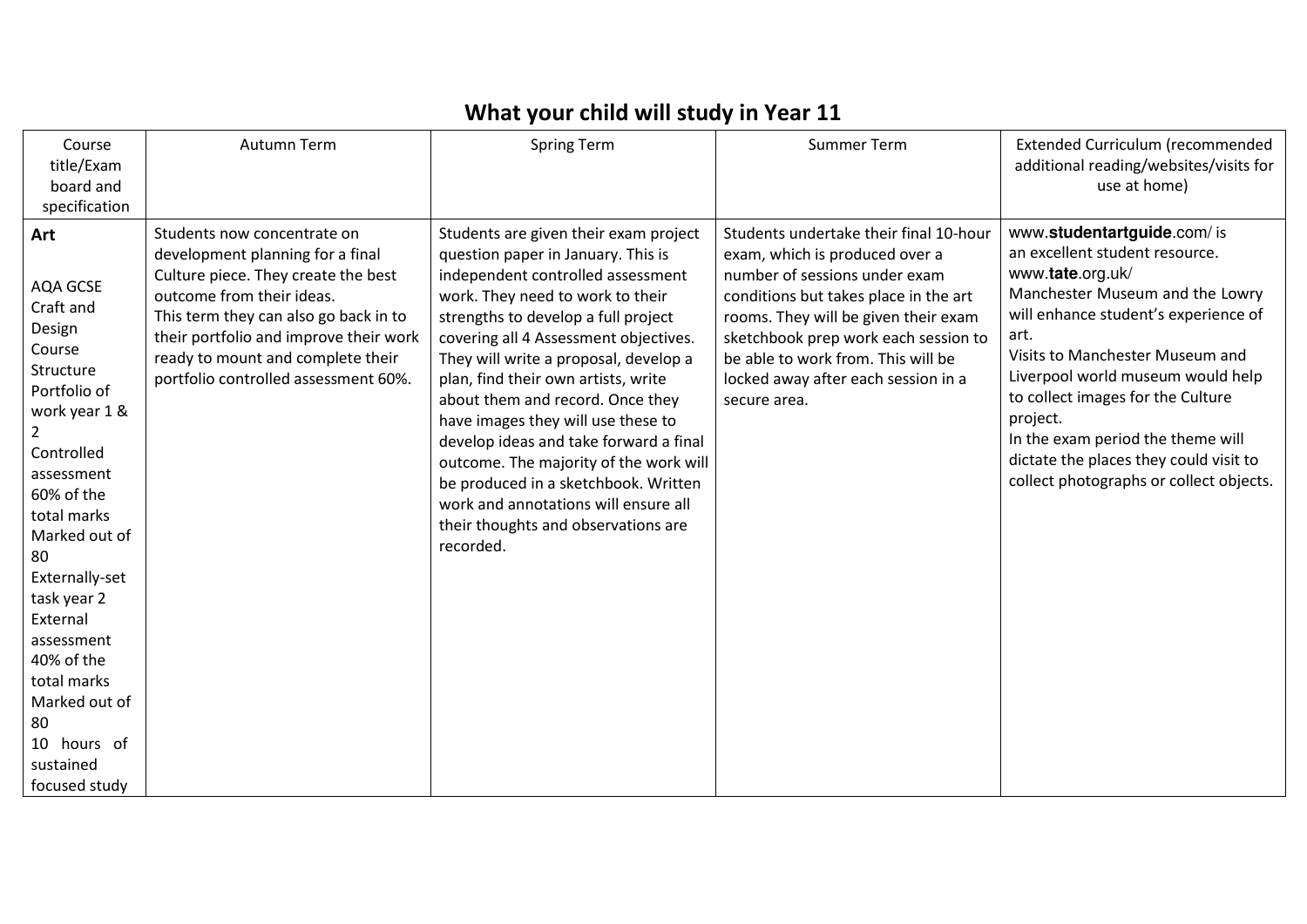|                   | <b>BTEC Technical   A3 Pitching for a micro-enterprise</b> | • Methods: coupons, competitions,                                               |                                     | assets – inventory)/current liabilities. o   Students need to keep up-to-date with |
|-------------------|------------------------------------------------------------|---------------------------------------------------------------------------------|-------------------------------------|------------------------------------------------------------------------------------|
| award in          | activity                                                   | money off, loyalty incentives, 'buy one   gross profit margin percentage (GPM): |                                     | the business world. This can be done                                               |
| <b>Enterprise</b> | Students will pitch their final plan to                    | get one free', discounts.                                                       | (gross profit/revenue) $\times$ 100 | through various media including TV,                                                |
|                   | an audience, this will be a personal                       |                                                                                 |                                     | print and the internet. The best                                                   |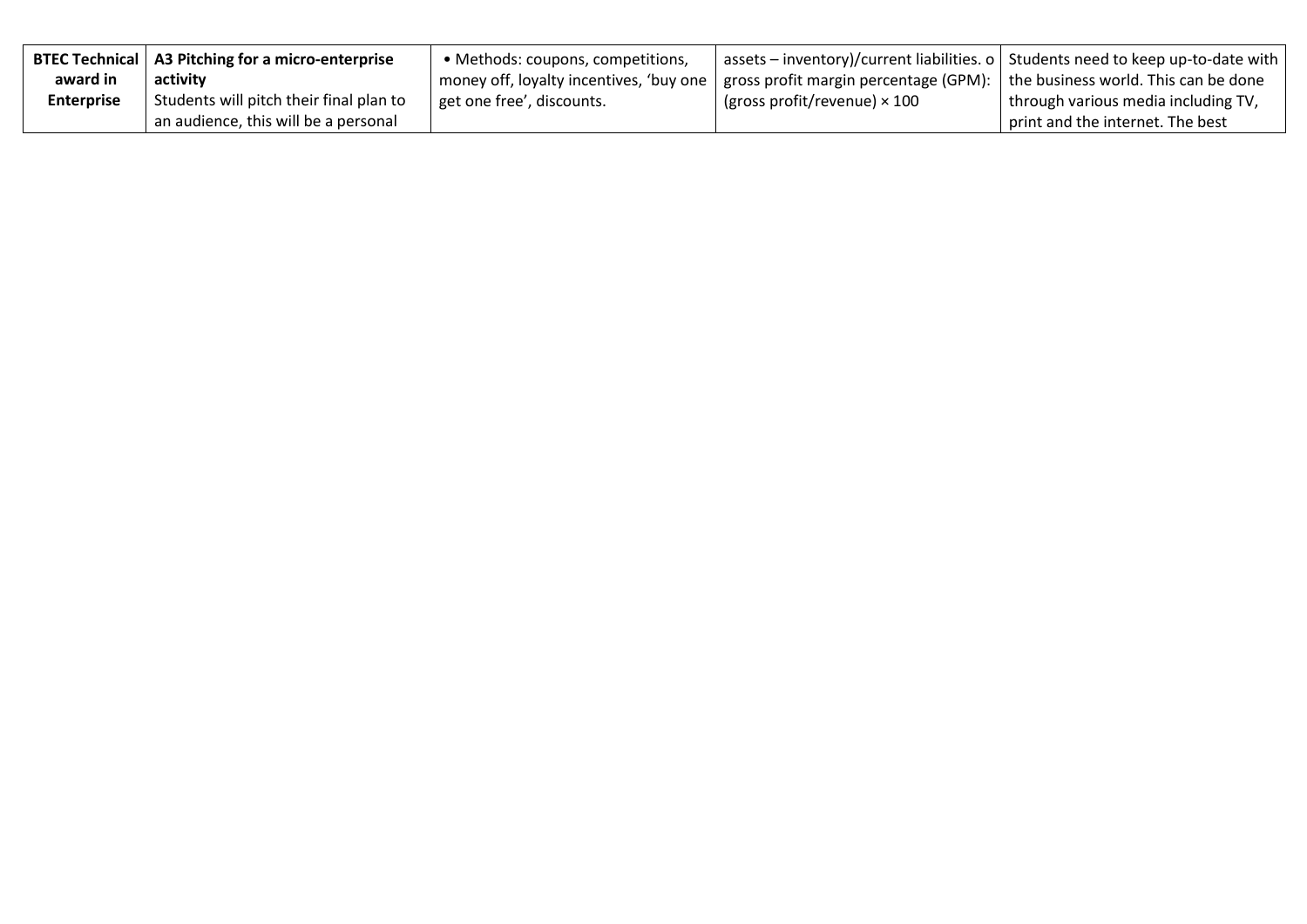| presentation of the selected idea. It<br>source for UK business is the BBC website.<br>Personal selling: face-to-<br>o net profit margin percentage<br>$\bullet$<br>will be brief but needs to show a<br>https://www.bbc.co.uk/news/busines s<br>face, by telephone, via email,<br>$(NPM)$ :<br>summary of the micro-enterprise<br>through video or web conferencing.<br>(net profit/revenue) $\times$ 100.<br>Public relations activities:<br>• Calculate liquidity ratios from<br>plan.<br>$\bullet$<br>The best print is the Times or Guardian<br>The summary should include:<br>promoting a product/service, brand<br>given formulae: o current ratio:<br>newspapers. www.thetimes.co.uk/<br>• clear communication of the<br>or enterprise by placing information<br>current assets/current liabilities<br>about it in the media without paying<br>o liquid capital ratio: (current<br>developed idea<br>https://www.theguardian.com/uk/bus iness<br>a logical structure of the<br>for the time or media space directly:<br>C1 Using cash flow data<br>content of the plan<br>Cash - liquid assets of the<br>Direct marketing to<br>$\bullet$<br>consideration of the<br>establish an individual relationship<br>business; bank balance plus cash in<br>$\bullet$<br>The BBC also runs the two programmes The<br>between the enterprise and he<br>audience, e.g.<br>the business.<br>Apprentice and Dragons Den which are useful to<br>Cash flow - difference<br>needs, interests.<br>customer: A2 Targeting and<br>watch entrepreneurs in action. Students can also<br>Aim B: Operate and review the<br>segmenting the market<br>between the cash flowing into the<br>access the following websites for revision notes.<br>success of a micro-enterprise<br>Students will consider why an<br>business (inflows) and the cash<br>activity Students will develop their<br>enterprise targets its market, and<br>flowing out of the business<br>knowledge and understanding of the<br>the impact this has on promotion.<br>(outflows), positive and negative<br>entrepreneurial skills required to set<br>Types of market: Business to<br>liquidity.<br>studies<br>up and run a micro-enterprise<br>Business (B2B), Business to<br>Difference between sales<br>Consumer (B2C).<br>activity.<br>and purchases.<br>Cash flow statement: the<br><b>B1 Operation of the enterprise</b><br>Segmenting the market to<br>identify which customers its<br>Students will carry out and record<br>cash inflows and the cash outflows<br>outcomes of individual and group<br>promotions will target through:<br>over the past 12 months.<br>Cash flow forecast: outlines<br>activities related to the following. .<br>A3 Factors influencing the choice<br>of promotional methods<br>the forecasted future cash inflows<br>Carrying out communication and<br>Students will consider the factors<br>promotional activities, e.g.: o<br>(from sales) and the outflows (such<br>production of promotional<br>affecting the choice of promotional<br>as raw materials, wages) per month<br>materials o distribution of<br>method for an enterprise.<br>over a period of time.<br>Size of enterprise.<br>promotional materials.<br>Setting up for trading, e.g.:<br>Budgetary constraints. •<br>$\bullet$<br><b>C2 Financial forecasting</b><br>o obtaining components for<br>Appropriateness for<br>Purpose of a cash flow<br>production or implementation o<br>product/service.<br>forecast: o to identify money<br>preparing or producing products for<br>Target market.<br>coming in (inflows) and going out<br><b>B1 Financial documents</b><br>sale, or agreeing how the service is<br>(outflows) of the enterprise over<br>to be provided if a service enterprise $\vert \bullet \vert$<br>Types: invoices, delivery<br>time o to determine net current<br>notes, purchase orders, credit notes,<br>o preparing location and setting up<br>asset requirements and make<br>enterprise activity including<br>receipts, statement of account. •<br>business decisions.<br>displaying products or information<br>Importance to a business of<br>Inflows: sales, capital<br>accuracy when these documents are<br>about<br>introduced, loans.<br>being used. |  |  |                                                                                                    |
|-------------------------------------------------------------------------------------------------------------------------------------------------------------------------------------------------------------------------------------------------------------------------------------------------------------------------------------------------------------------------------------------------------------------------------------------------------------------------------------------------------------------------------------------------------------------------------------------------------------------------------------------------------------------------------------------------------------------------------------------------------------------------------------------------------------------------------------------------------------------------------------------------------------------------------------------------------------------------------------------------------------------------------------------------------------------------------------------------------------------------------------------------------------------------------------------------------------------------------------------------------------------------------------------------------------------------------------------------------------------------------------------------------------------------------------------------------------------------------------------------------------------------------------------------------------------------------------------------------------------------------------------------------------------------------------------------------------------------------------------------------------------------------------------------------------------------------------------------------------------------------------------------------------------------------------------------------------------------------------------------------------------------------------------------------------------------------------------------------------------------------------------------------------------------------------------------------------------------------------------------------------------------------------------------------------------------------------------------------------------------------------------------------------------------------------------------------------------------------------------------------------------------------------------------------------------------------------------------------------------------------------------------------------------------------------------------------------------------------------------------------------------------------------------------------------------------------------------------------------------------------------------------------------------------------------------------------------------------------------------------------------------------------------------------------------------------------------------------------------------------------------------------------------------------------------------------------------------------------------------------------------------------------------------------------------------------------------------------------------------------------------------------------------------------------------------------------------------------------------------------------------------------------------------------------------------------------------------------------------------------------------------------------------------------------------------------------------------------------------------------------------------------------------------------------------------------------------------------------------------------------------------------------------------------------------------------------------------------------------------------------------------------------------------------------------------------------------------------------------------------------------------------------------------------------------------------------------------------------------------------|--|--|----------------------------------------------------------------------------------------------------|
|                                                                                                                                                                                                                                                                                                                                                                                                                                                                                                                                                                                                                                                                                                                                                                                                                                                                                                                                                                                                                                                                                                                                                                                                                                                                                                                                                                                                                                                                                                                                                                                                                                                                                                                                                                                                                                                                                                                                                                                                                                                                                                                                                                                                                                                                                                                                                                                                                                                                                                                                                                                                                                                                                                                                                                                                                                                                                                                                                                                                                                                                                                                                                                                                                                                                                                                                                                                                                                                                                                                                                                                                                                                                                                                                                                                                                                                                                                                                                                                                                                                                                                                                                                                                                                                 |  |  | https://www.bbc.com/bitesize/subjec ts/zpsvr82<br>https://revisionworld.com/gcserevision/business- |
|                                                                                                                                                                                                                                                                                                                                                                                                                                                                                                                                                                                                                                                                                                                                                                                                                                                                                                                                                                                                                                                                                                                                                                                                                                                                                                                                                                                                                                                                                                                                                                                                                                                                                                                                                                                                                                                                                                                                                                                                                                                                                                                                                                                                                                                                                                                                                                                                                                                                                                                                                                                                                                                                                                                                                                                                                                                                                                                                                                                                                                                                                                                                                                                                                                                                                                                                                                                                                                                                                                                                                                                                                                                                                                                                                                                                                                                                                                                                                                                                                                                                                                                                                                                                                                                 |  |  |                                                                                                    |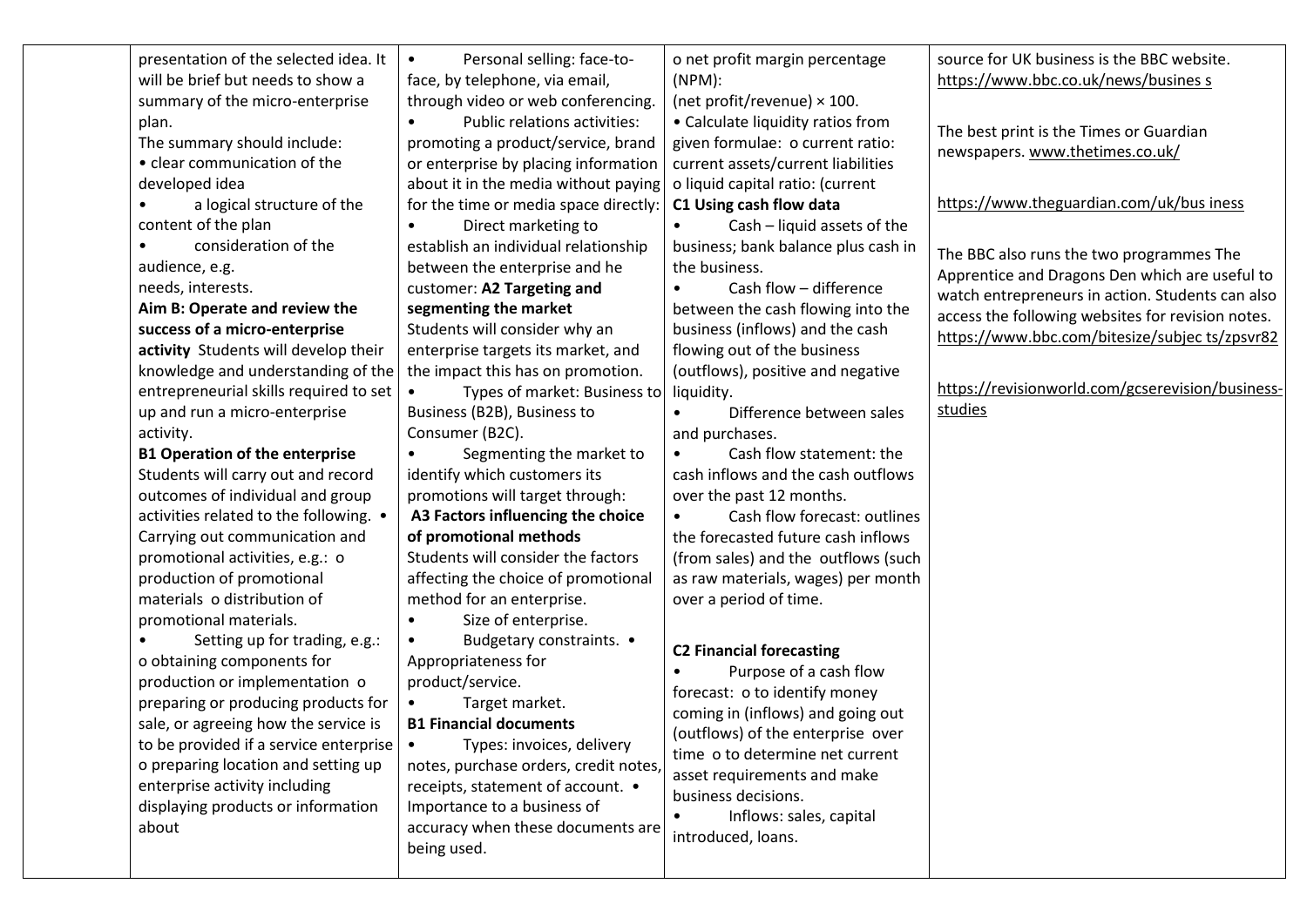| services clearly o determining<br>and displaying prices.<br>Managing finance, e.g.:<br>$\bullet$<br>Monitoring enterprise<br>$\bullet$<br>performance,<br>e.g. using financial records to show: | <b>B2 Payment methods</b> | Outflows: purchases,<br>$\bullet$<br>running costs. |  |
|-------------------------------------------------------------------------------------------------------------------------------------------------------------------------------------------------|---------------------------|-----------------------------------------------------|--|
|                                                                                                                                                                                                 |                           |                                                     |  |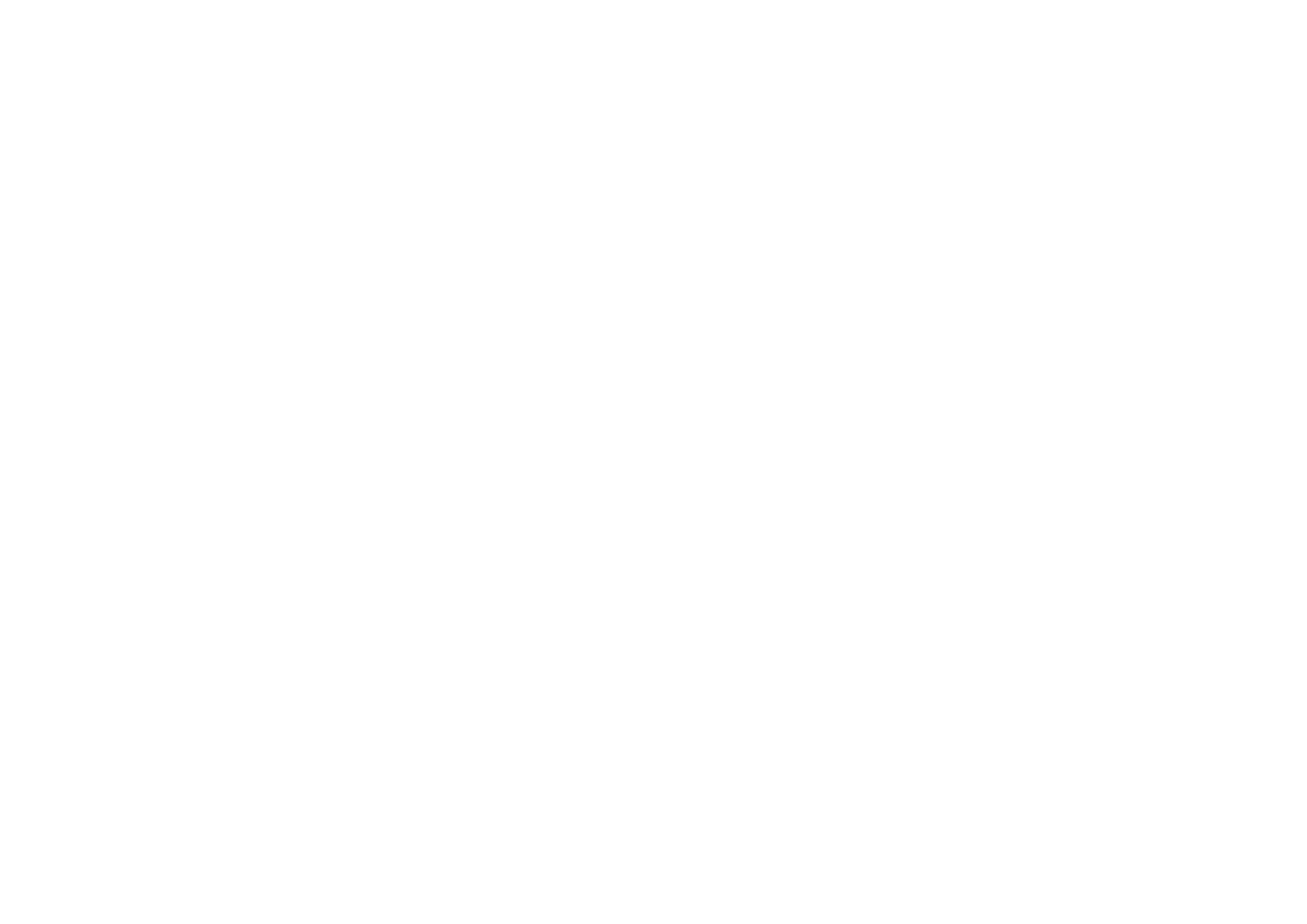| Payment methods: cash, credit<br>C3 Suggesting improvements to cash<br>$\bullet$<br>cards, debit cards, direct debit,<br>flow problems<br>B2 Skills for carrying out an enterprise<br>payment technologies.<br>Analysis of cash flow<br>information - considering changes in<br>Impact on customers and<br>Students will carry out and record<br>enterprises of using different methods.<br>inflows and outflows over a period and<br>demonstration of individual and group<br>how this affects the enterprise,<br>skills related to the following.<br>considering differences between<br>predicted and actual cash flow.<br>Managing own time:<br>B3 Sources of revenue and costs .<br>Cash flow problems - not<br>Problem solving:<br>Income from sales and from assets.<br>having enough cash to pay employees<br>Communicating and<br>Start-up costs and running<br>and suppliers.<br>costs. B4 Terminology in financial<br>Impact of timings of inflows<br>statements<br>and outflows, and suggested solutions<br>microenterprise activity including own<br>Turnover (net sales) and cost<br>to problems.<br>of sales (cost of goods sold).<br>C4 Break-even analysis and breakeven<br>Students review their plans, logs of<br>Gross profit, expenses, net<br>$\bullet$<br>point<br>activities and the final outcomes of the<br>profit, retained profit.<br>Learners will construct and<br>enterprise to consider the viability of<br>Fixed assets and current<br>interpret a break-even chart, and<br>its performance and their own<br>assets. • Current liabilities and long-<br>recognise its limitations.<br>term liabilities.<br>Costs: variable costs, fixed<br>Reviewing enterprise activity<br>Debtors and creditors.<br>$\bullet$<br>costs, total costs.<br>against original plan and financial<br>Net current assets.<br>Sales: total revenue.<br>$\bullet$<br>forecasts to judge whether activity met<br>Capital.<br>Margin of safety.<br><b>B5 Statement of comprehensive</b><br>Break-even = fixed<br>Successes and failures:<br>income<br>costs/(selling price per unit - variable<br>Personal and group<br>Students will complete and interpret a<br>cost per unit).<br>performance: • Own performance in<br>statement of comprehensive income<br>Break-even point.<br>$\bullet$<br>using given figures, and suggest<br>The value and importance of<br><b>Component 3: Promotion and</b><br>appropriate actions.<br>breakeven analysis to enterprises<br>Statement of comprehensive<br>when planning.<br>A1 Elements of the promotional mix<br>income: shows the profit or loss of an<br>Limitations of break-even<br>enterprise over time.<br>analysis. C5 Sources of business<br>Students will explore the different<br>Calculate profit/loss using a<br>finance Students will consider why<br>methods of promotion used by<br>simple statement of comprehensive<br>enterprises may plan different sources<br>enterprises, their suitability for<br>income. B6 Statement of financial<br>of finance for different purposes or at<br>different sizes of enterprise,<br>position Students will complete and<br>different stages and the relevance of<br>including the factors they consider<br>interpret a statement of financial<br>each source.<br>when choosing the most appropriate.<br>position using given figures, and<br>Sources of finance:<br>$\bullet$<br>The use of advertising to persuade<br>suggest appropriate actions. |  |
|-------------------------------------------------------------------------------------------------------------------------------------------------------------------------------------------------------------------------------------------------------------------------------------------------------------------------------------------------------------------------------------------------------------------------------------------------------------------------------------------------------------------------------------------------------------------------------------------------------------------------------------------------------------------------------------------------------------------------------------------------------------------------------------------------------------------------------------------------------------------------------------------------------------------------------------------------------------------------------------------------------------------------------------------------------------------------------------------------------------------------------------------------------------------------------------------------------------------------------------------------------------------------------------------------------------------------------------------------------------------------------------------------------------------------------------------------------------------------------------------------------------------------------------------------------------------------------------------------------------------------------------------------------------------------------------------------------------------------------------------------------------------------------------------------------------------------------------------------------------------------------------------------------------------------------------------------------------------------------------------------------------------------------------------------------------------------------------------------------------------------------------------------------------------------------------------------------------------------------------------------------------------------------------------------------------------------------------------------------------------------------------------------------------------------------------------------------------------------------------------------------------------------------------------------------------------------------------------------------------------------------------------------------------------------------------------------------------------------------------------------------------------------------------------------------------------------------------------------------------------------------------------------------------------------------------------------------------------------------------------------------------------------------------------------------------------------------------------------------------------------------------------------------------------------------------------------------------------------------------------------------------------------------------------------------------------------------------------------------------------------------------------------------------------------------------------------------------|--|
|-------------------------------------------------------------------------------------------------------------------------------------------------------------------------------------------------------------------------------------------------------------------------------------------------------------------------------------------------------------------------------------------------------------------------------------------------------------------------------------------------------------------------------------------------------------------------------------------------------------------------------------------------------------------------------------------------------------------------------------------------------------------------------------------------------------------------------------------------------------------------------------------------------------------------------------------------------------------------------------------------------------------------------------------------------------------------------------------------------------------------------------------------------------------------------------------------------------------------------------------------------------------------------------------------------------------------------------------------------------------------------------------------------------------------------------------------------------------------------------------------------------------------------------------------------------------------------------------------------------------------------------------------------------------------------------------------------------------------------------------------------------------------------------------------------------------------------------------------------------------------------------------------------------------------------------------------------------------------------------------------------------------------------------------------------------------------------------------------------------------------------------------------------------------------------------------------------------------------------------------------------------------------------------------------------------------------------------------------------------------------------------------------------------------------------------------------------------------------------------------------------------------------------------------------------------------------------------------------------------------------------------------------------------------------------------------------------------------------------------------------------------------------------------------------------------------------------------------------------------------------------------------------------------------------------------------------------------------------------------------------------------------------------------------------------------------------------------------------------------------------------------------------------------------------------------------------------------------------------------------------------------------------------------------------------------------------------------------------------------------------------------------------------------------------------------------------------------|--|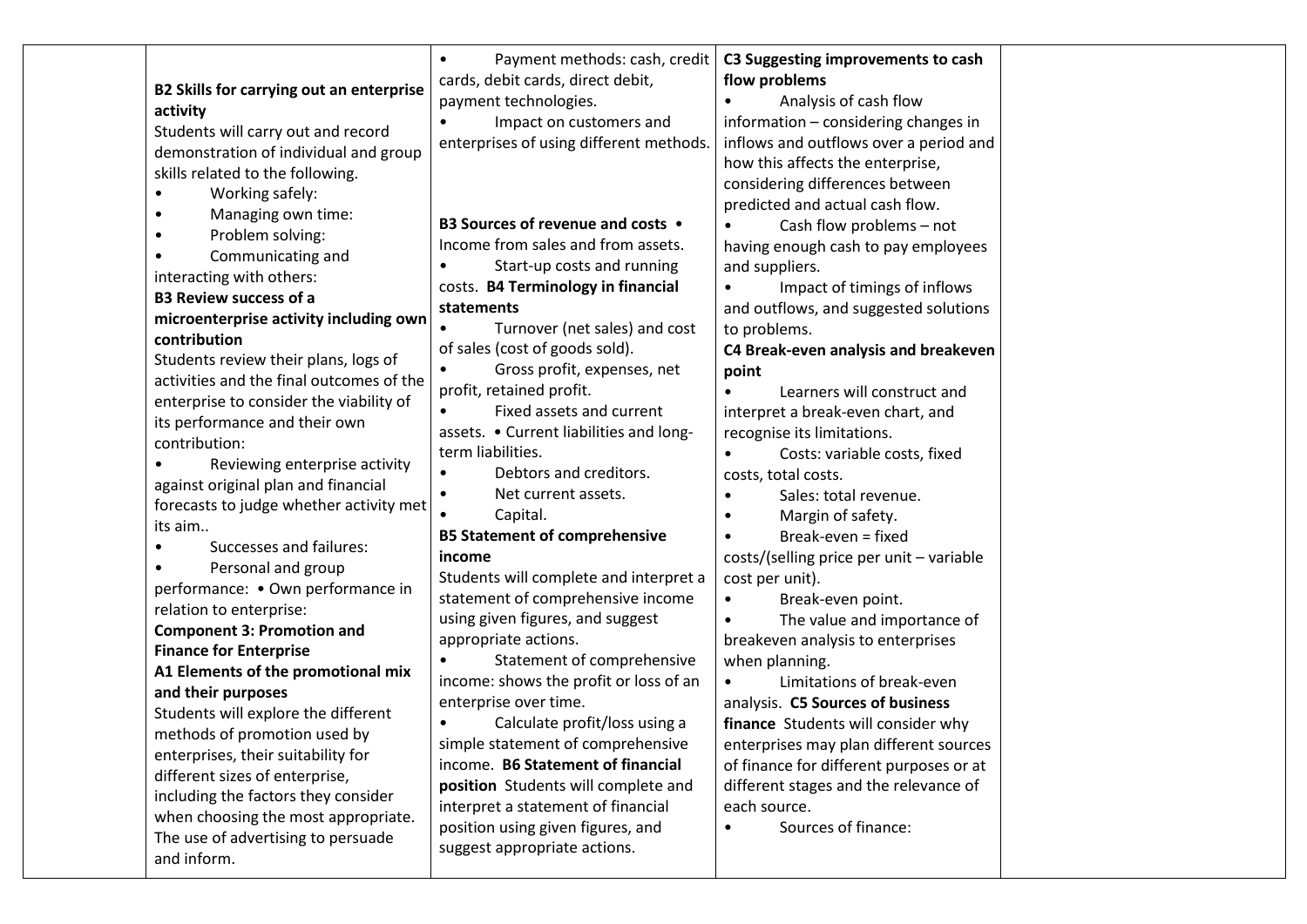| • The two basic aspects of advertising<br>are: | o owner funds o<br>retained profits<br>o loans |  |
|------------------------------------------------|------------------------------------------------|--|
|                                                |                                                |  |
|                                                |                                                |  |
|                                                |                                                |  |
|                                                |                                                |  |
|                                                |                                                |  |
|                                                |                                                |  |
|                                                |                                                |  |
|                                                |                                                |  |
|                                                |                                                |  |
|                                                |                                                |  |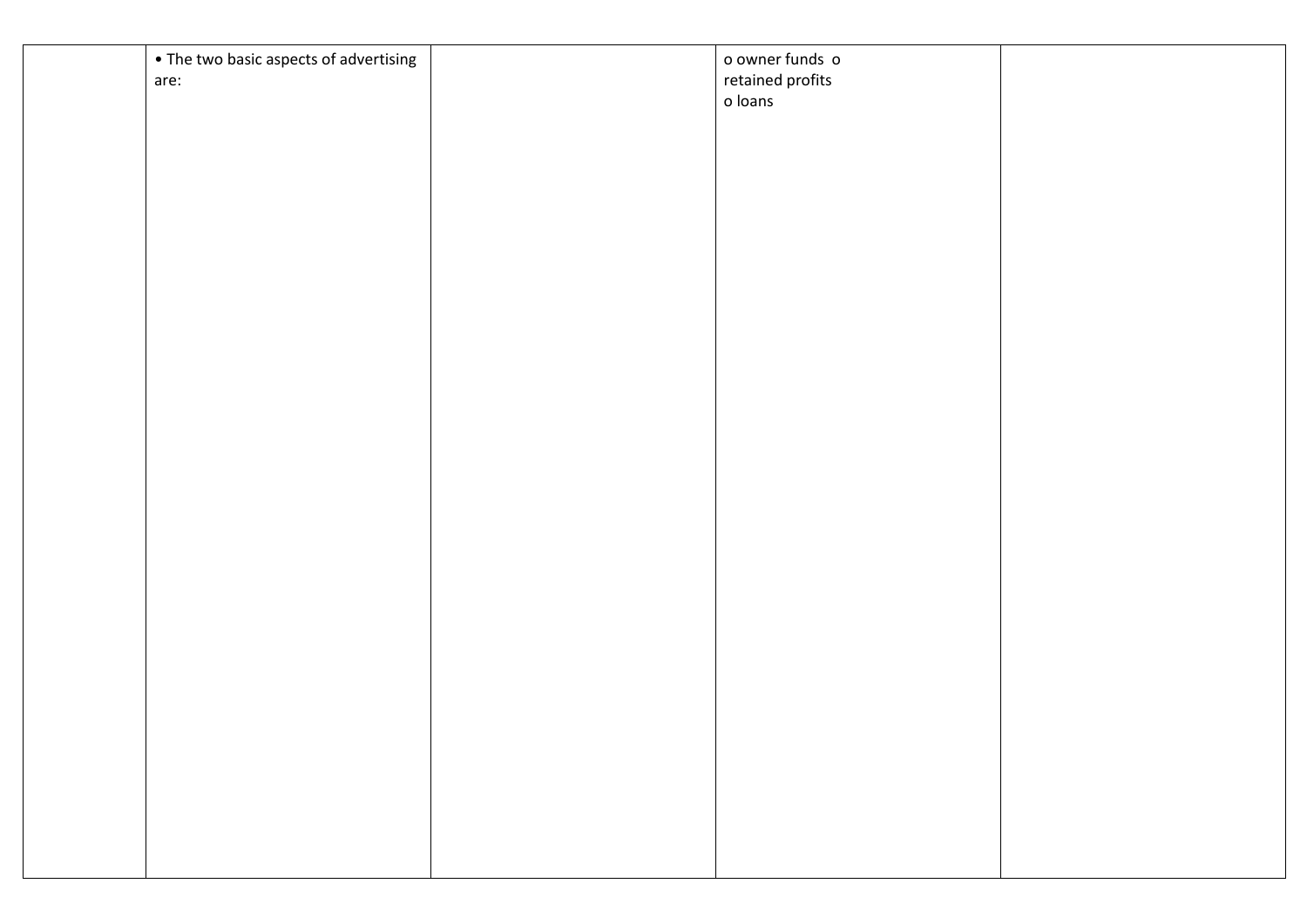|                         | o the message:<br>what the<br>communication<br>needs to say o<br>the medium: how<br>to get the<br>message across.<br>• Advertising methods:<br>moving image, print,<br>ambient, digital, audio. .<br>Sales promotion:<br>providing incentives to<br>customers. | Statement of<br>$\bullet$<br>financial position:<br>shows the financial<br>performance of an<br>enterprise at a point in<br>time.<br>Categorise<br>$\bullet$<br>total assets and<br>liabilities using a<br>statement of financial<br>position.<br><b>B7 Profitability and</b><br>liquidity<br>Students will interpret<br>statements of<br>comprehensive<br>income and of<br>financial position to<br>calculate ratios.<br>The difference<br>between cash and<br>profit.<br>The difference<br>$\bullet$<br>between liquidity and<br>profitability.<br>Calculate<br>profitability ratios | credit<br>0<br>cards o<br>government<br>grants o hire<br>purchase and<br>leasing<br>trade<br>0<br>credit o<br>venture<br>capital o<br>peer-to-peer<br>lending.<br>• Advantages and<br>disadvantages of each<br>source. |                                                                                          |
|-------------------------|----------------------------------------------------------------------------------------------------------------------------------------------------------------------------------------------------------------------------------------------------------------|----------------------------------------------------------------------------------------------------------------------------------------------------------------------------------------------------------------------------------------------------------------------------------------------------------------------------------------------------------------------------------------------------------------------------------------------------------------------------------------------------------------------------------------------------------------------------------------|------------------------------------------------------------------------------------------------------------------------------------------------------------------------------------------------------------------------|------------------------------------------------------------------------------------------|
| Computer                | <b>Unit 1 Computer Systems</b>                                                                                                                                                                                                                                 | from given formulae:<br><b>Unit 2 Computational</b>                                                                                                                                                                                                                                                                                                                                                                                                                                                                                                                                    | Theory Revision - revise all                                                                                                                                                                                           | Outwood Home Learning -                                                                  |
| <b>Science</b>          | 1.4 Threats to computer                                                                                                                                                                                                                                        | thinking                                                                                                                                                                                                                                                                                                                                                                                                                                                                                                                                                                               | topics covered in both year                                                                                                                                                                                            | https://compsci.homelearning.outwood.com/?fbclid=IwAR14zcoEA2qnJkJkm8n9P5p6w             |
|                         | systems - forms of                                                                                                                                                                                                                                             | 2.5 Programming                                                                                                                                                                                                                                                                                                                                                                                                                                                                                                                                                                        | 10 & 11                                                                                                                                                                                                                |                                                                                          |
| <b>OCR J277</b><br>GCSE | attack, common<br>prevention methods,<br>identifying and                                                                                                                                                                                                       | languages-<br>characteristic and<br>purpose of different                                                                                                                                                                                                                                                                                                                                                                                                                                                                                                                               | Practical programming<br>skills - start programming                                                                                                                                                                    | BBC Bitesize - https://www.bbc.co.uk/bitesize/examspecs/zmtchbk<br>Craig n Dave videos - |
|                         | preventing<br>vulnerabilities.<br>1.5 Operating systems -                                                                                                                                                                                                      | types of programming<br>languages.                                                                                                                                                                                                                                                                                                                                                                                                                                                                                                                                                     | project (20 hours)                                                                                                                                                                                                     |                                                                                          |
|                         | the purpose and                                                                                                                                                                                                                                                |                                                                                                                                                                                                                                                                                                                                                                                                                                                                                                                                                                                        |                                                                                                                                                                                                                        |                                                                                          |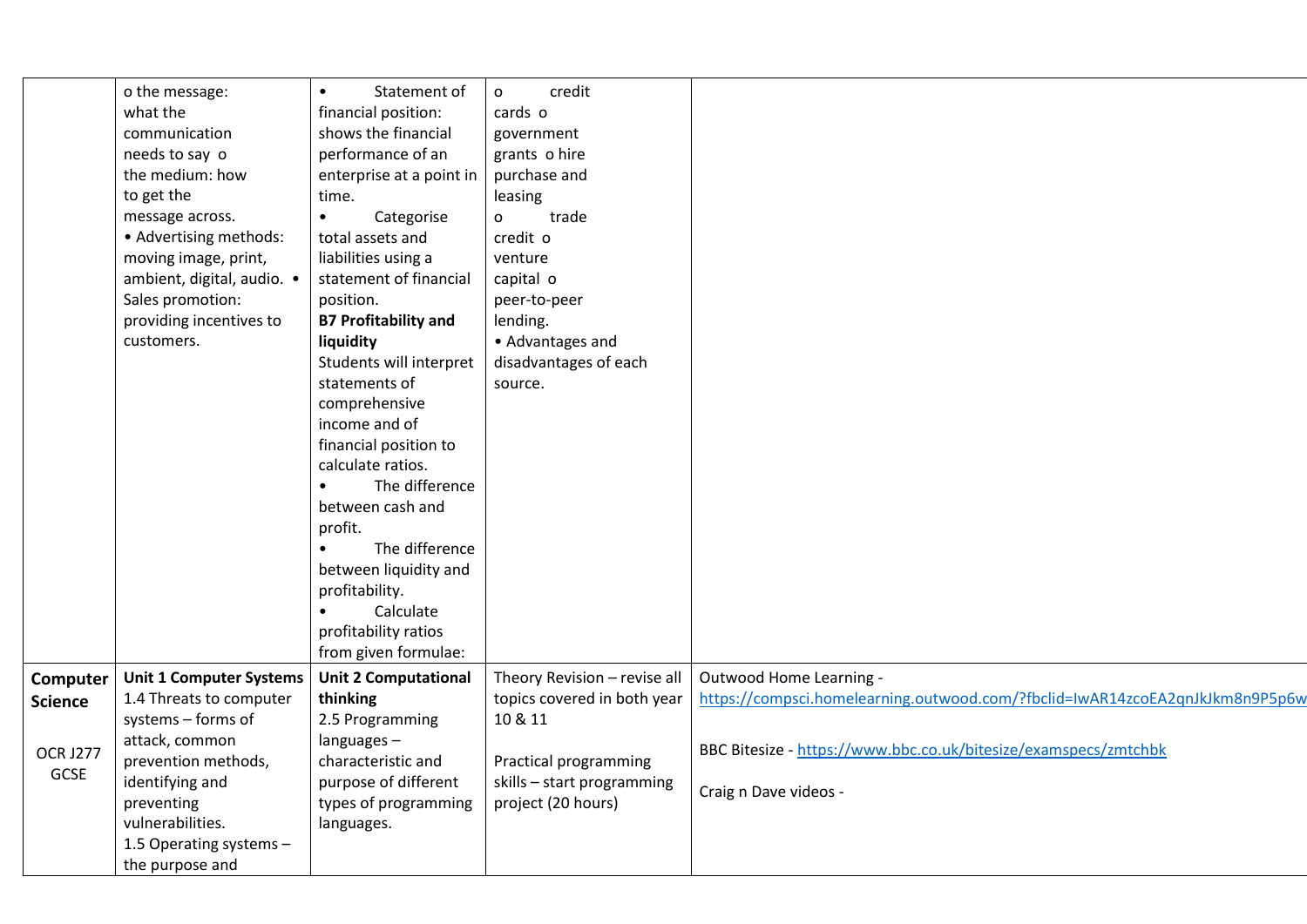|                          | functionality of the<br>operating system.<br><b>Unit 2 Computational</b><br>thinking<br>2.3 Defensive design -<br>consideration of design,<br>validation,<br>maintainability, testing.<br>Practical programming<br>skills - start programming<br>project (20 hours)                                                                                                                                                                                                                          | <b>Unit 1 Computer</b><br><b>Systems</b><br>1.6 Ethical, Legal<br>considerations - how<br>has technology had an<br>impact on society<br>Practical programming<br>skills - start<br>programming project<br>(20 hours)                                                                                                                                                                                                                 |                                                                                                                                                                                                                                                                                                                                                                                                                                         |                                                                                                                                                                                                                                                                                                                                                                                                                           |
|--------------------------|----------------------------------------------------------------------------------------------------------------------------------------------------------------------------------------------------------------------------------------------------------------------------------------------------------------------------------------------------------------------------------------------------------------------------------------------------------------------------------------------|--------------------------------------------------------------------------------------------------------------------------------------------------------------------------------------------------------------------------------------------------------------------------------------------------------------------------------------------------------------------------------------------------------------------------------------|-----------------------------------------------------------------------------------------------------------------------------------------------------------------------------------------------------------------------------------------------------------------------------------------------------------------------------------------------------------------------------------------------------------------------------------------|---------------------------------------------------------------------------------------------------------------------------------------------------------------------------------------------------------------------------------------------------------------------------------------------------------------------------------------------------------------------------------------------------------------------------|
| <b>Drama</b><br>AQA GCSE | <b>Component 2</b><br><b>Devising Theatre 80</b><br>marks<br>(40%) are given towards<br>final<br><b>GCSE</b><br><b>Practical Element - 20</b><br>marks The students<br>will be placed under<br>controlled<br>assessment/supervised<br>time. All lessons are<br>marked towards their<br>final GCSE grade. They<br>will:<br>Research set<br>$\bullet$<br>theme<br>Develop ideas<br>$\bullet$<br>Collaborate with<br>group<br>Rehearsal, refine<br>$\bullet$<br>and develop work<br>in progress | <b>Component 3 Text in</b><br><b>Practice</b><br><b>Creating Key Extracts</b><br>from A Play<br>(20%)<br>Students will perform<br>Monologues,<br>Duologues, or a group<br>piece from a set text.<br>The performances will<br>be recorded and sent<br>to an external<br>examiner to mark the<br>student's<br>performance.<br>The students must<br>show:<br>Demonstration<br>$\bullet$<br>of practical<br>understanding<br>of the text | Component 1<br><b>Revision</b><br>Students will use the<br>remainder of the<br>course to revise for their<br>final examination.<br>We merge practical lessons<br>(exploring the script of<br>Blood Brothers) with a<br>wide range of revision<br>strategies to allow all<br>learners and all learning<br>styles to access the best<br>revision tools they need to<br>prepare fully for the exam<br>paper.<br><b>Live Theatre Review</b> | The following revision guides may be useful but are not compulsory AQA GCSE Drama b<br>9781911208211<br>GCSE Drama 9-1 Revision Guide published by CGP Books ISBN:<br>9781782949626.<br>Also available from the CGP website are guide books for the set play Blood<br>Brothers ISBN: 9781782949664<br>Revision guides will be given to all students and they must participate in regular reading<br>technical language is |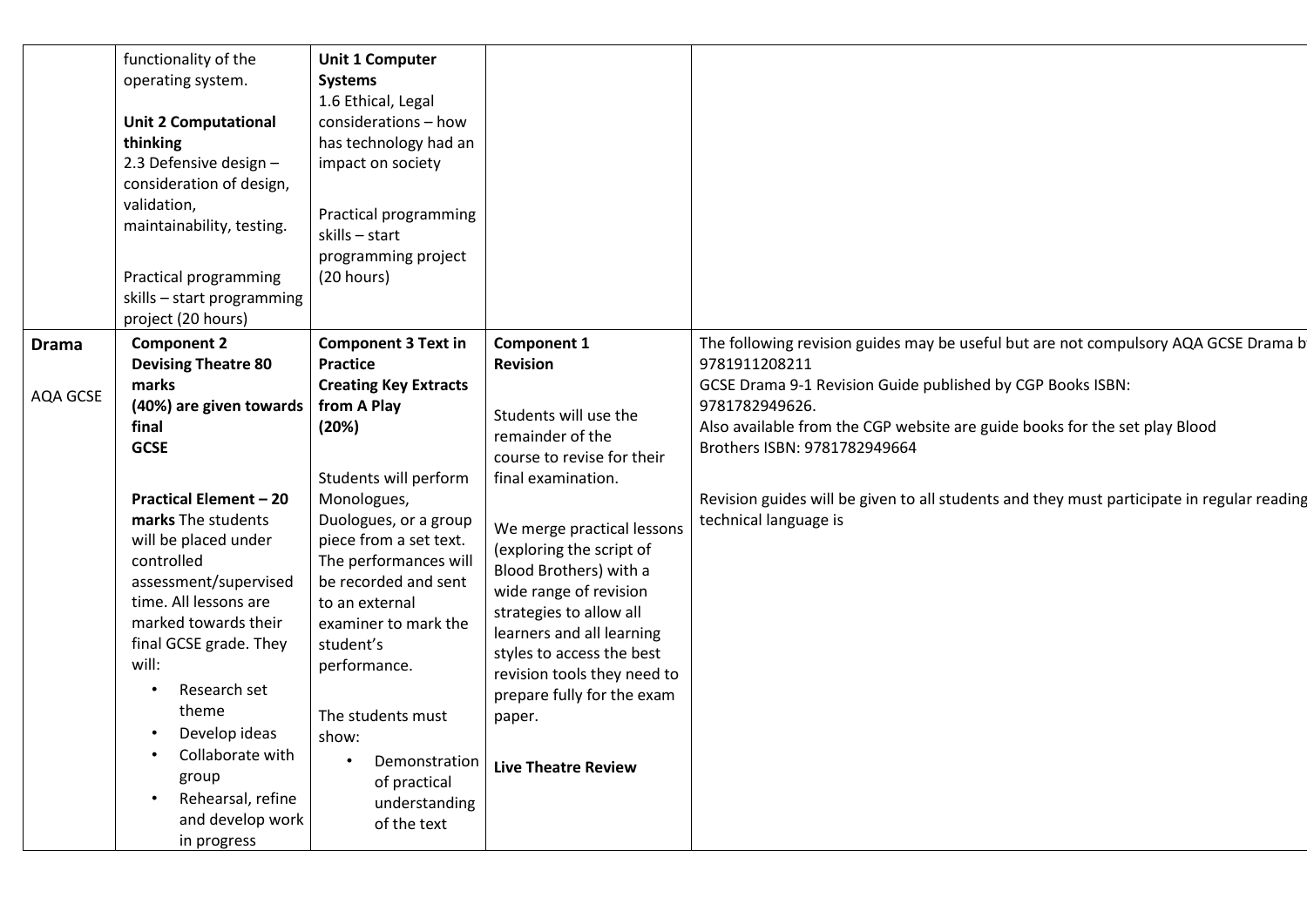|  | Interpretation<br>$\bullet$<br>of text |  |  |
|--|----------------------------------------|--|--|
|  |                                        |  |  |
|  |                                        |  |  |
|  |                                        |  |  |
|  |                                        |  |  |
|  |                                        |  |  |
|  |                                        |  |  |

| Analyse and evaluate<br>individual process of creating<br>devised drama<br>Written Element - 60 marks                      | Creation and<br>communication of meaning<br>Realisation of artistic<br>intentions in text-based<br>drama | Students will complete a study and<br>analysis of a digital theatre<br>performance. They will prepare for<br>possible examination questions,<br>refine their work and redraft to<br>ensure they have a clear<br>understanding of the performance<br>and the possible questions they will | developed throughout the course to ensure<br>they are fully prepared for the final<br>examination unit.<br>Please note the examples of websites above<br>as they apply to year 11 as well as year 10. |
|----------------------------------------------------------------------------------------------------------------------------|----------------------------------------------------------------------------------------------------------|------------------------------------------------------------------------------------------------------------------------------------------------------------------------------------------------------------------------------------------------------------------------------------------|-------------------------------------------------------------------------------------------------------------------------------------------------------------------------------------------------------|
| Students will create a devising<br>logbook (maximum 2500 words)                                                            |                                                                                                          | study.                                                                                                                                                                                                                                                                                   | I will also share links via Show My<br>Homework of practitioners and A Level work<br>to further extend their knowledge of theatre.                                                                    |
| This will include 3 key sections:<br>Response to a stimulus<br>Development and<br>Collaboration<br>Analysis and Evaluation |                                                                                                          |                                                                                                                                                                                                                                                                                          | These will be personalised to the student's<br>projects                                                                                                                                               |
| This Component will be recorded and<br>modified by an external examiner                                                    |                                                                                                          |                                                                                                                                                                                                                                                                                          |                                                                                                                                                                                                       |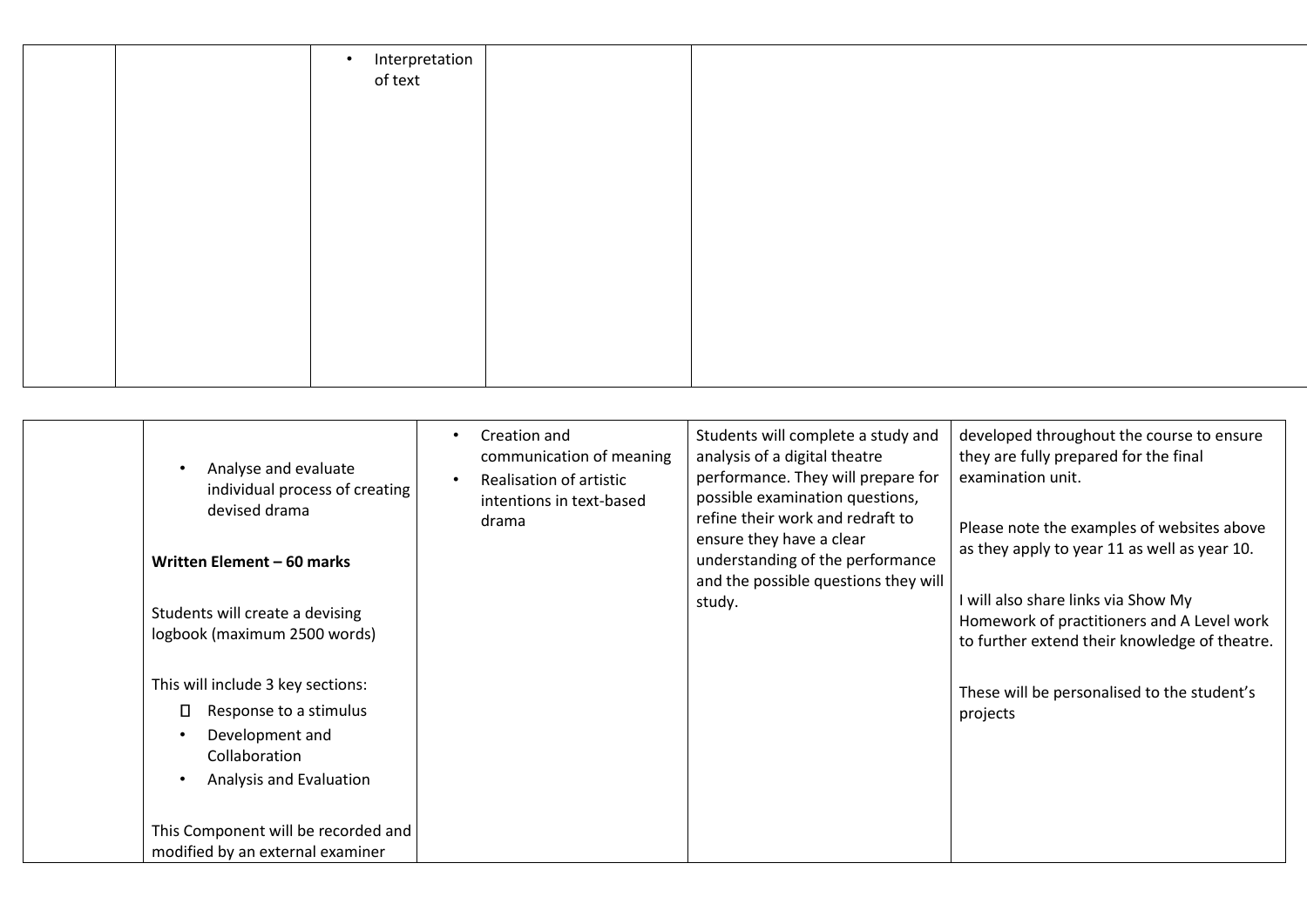| Design &<br><b>Technology</b><br>Edugas GCSE<br>50%<br>Controlled<br>Assessment<br>50%<br>Written Exam | <b>Component 2</b><br><b>NEA</b><br>Design and Make project<br>35 Hours                                                                                                                                                                                                                             | <b>Component 2</b><br><b>NEA</b><br>Design and Make project                                                                                                                         | <b>Component 2</b><br><b>NEA</b><br>Design and Make project<br><b>Component 2</b><br>Design and Technology in the 21 <sup>st</sup><br>Century<br>Written exam<br><b>Exam Revision</b>  | Design & Technology:<br>http://www.technologystudent.com/<br>http://www.designtechnology.info/home.htm<br>http://www.bbc.co.uk/schools/gcsebi<br>tesize/design/<br>http://www.designandtech.com/ |
|--------------------------------------------------------------------------------------------------------|-----------------------------------------------------------------------------------------------------------------------------------------------------------------------------------------------------------------------------------------------------------------------------------------------------|-------------------------------------------------------------------------------------------------------------------------------------------------------------------------------------|----------------------------------------------------------------------------------------------------------------------------------------------------------------------------------------|--------------------------------------------------------------------------------------------------------------------------------------------------------------------------------------------------|
| <b>English</b><br>AQA GCSE<br>Language and<br>AQA GCSE<br>Literature                                   | <b>GCSE Language Paper 2</b><br>Non-Fiction - Section B<br>Students will complete their study of<br>this paper, focusing on Section B and<br>their writing skills (to persuade,<br>argue and explain). They will also<br>complete their Speaking & Listening<br>component. Their winter exam series | <b>GCSE Literature Paper 1</b><br><b>Macbeth</b><br>Students will study the full version of<br>Shakespeare's tragedy, focusing on<br>language, structure and historical<br>context. | <b>GCSE Revision</b><br>Revision of GCSE Literature texts:<br>Macbeth, A Christmas Carol,<br>Unseen Poetry and An Inspector<br>Calls and of the two papers for<br>their Language GCSE. | Watch TV (BBC 2016), film or stage<br>adaptations of An Inspector Calls.<br>Read another play or short story by JB<br>Priestley.<br>Watch a film or stage version of Macbeth.                    |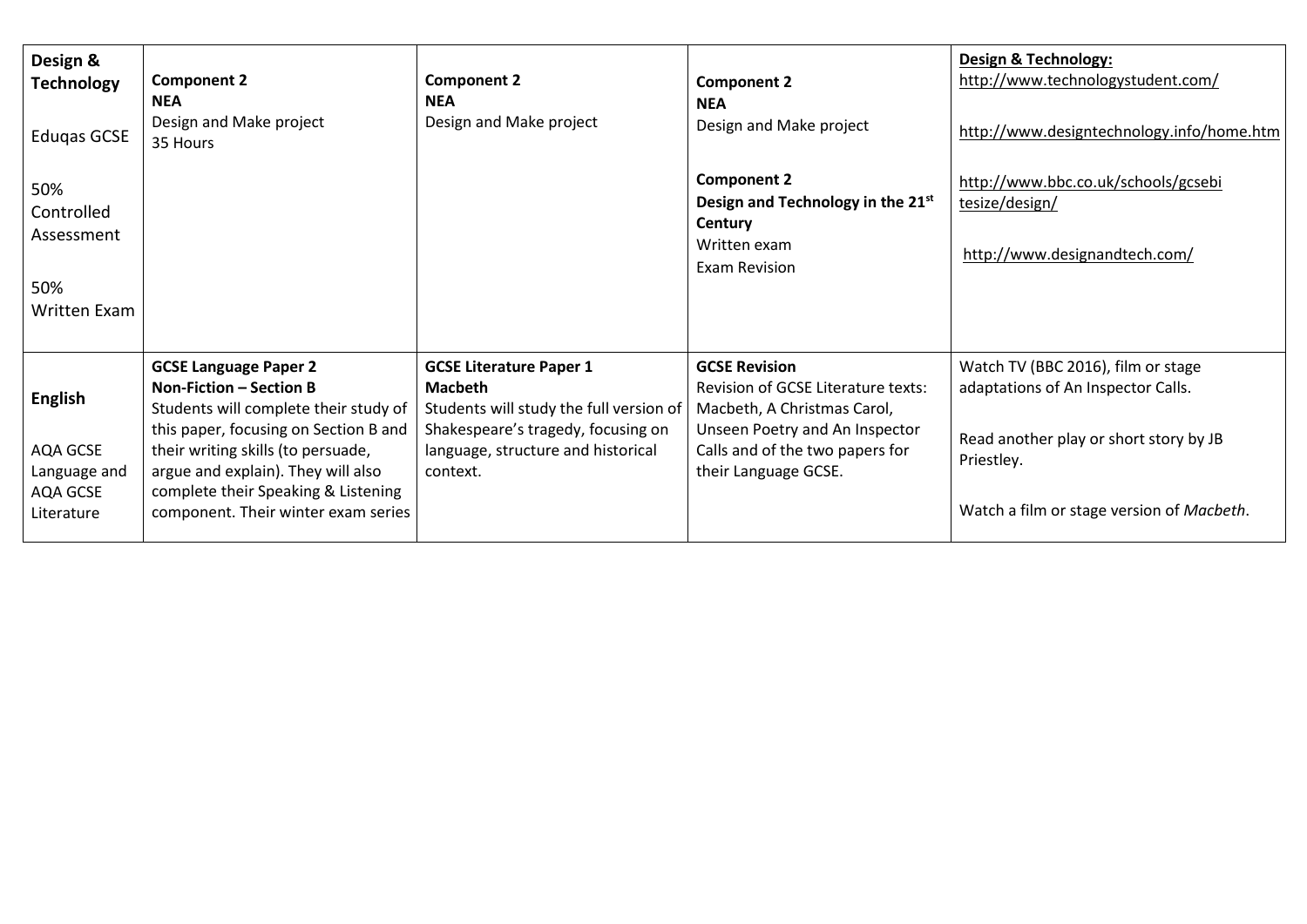|                                                               | will assess them on this unit of their<br>GCSEs.<br><b>GCSE Language Paper 2</b><br>Non-Fiction - Section A<br>Students will begin this half term<br>recapping the skills required in Section<br>A in their non-fiction paper, in<br>readiness for their winter exams.                          | Revision of GCSE Language Paper 1 in<br>readiness for their PPE examinations.<br>Within this series of practice<br>assessments in this half term, students<br>will be assessed on elements of both<br>Literature and Language. Students<br>will then return to the study of<br>Shakespeare's 'Macbeth'.                                                                                                                                   | <b>GCSE examinations Students will sit</b><br>their GCSE Literature & Language<br>examinations | Visit the Globe Theatre in London or<br>Stratford upon Avon, the home of<br>Shakespeare.<br>Research the poets behind the 15<br>poems in the Power and Conflict<br>section of the GCSE Anthology and try<br>some of their other poems. |
|---------------------------------------------------------------|-------------------------------------------------------------------------------------------------------------------------------------------------------------------------------------------------------------------------------------------------------------------------------------------------|-------------------------------------------------------------------------------------------------------------------------------------------------------------------------------------------------------------------------------------------------------------------------------------------------------------------------------------------------------------------------------------------------------------------------------------------|------------------------------------------------------------------------------------------------|----------------------------------------------------------------------------------------------------------------------------------------------------------------------------------------------------------------------------------------|
|                                                               | <b>GCSE Literature Paper 2</b><br>An Inspector Calls<br>Students will then complete the half<br>term by returning to their study of JB<br>Priestley's Socialist play, focusing on<br>the writer's messages and ideas and<br>how he uses language, structure and<br>dramatic devices for effect. |                                                                                                                                                                                                                                                                                                                                                                                                                                           |                                                                                                |                                                                                                                                                                                                                                        |
| Food<br>Preparation<br>and Nutrition<br>Edugas<br><b>WJEC</b> | Controlled assessment: Task<br>1 (15%) - Food Science<br>investigation.<br>Revisit Food science and Food<br>spoilage taught in year 10<br>Revisit topics covered in year 10<br>through revision sessions                                                                                        | Controlled Assessment: Task 2 (35%) -<br>Research and preparation task to be<br>completed by March. For this task<br>pupils will research plan, prepare and<br>cook a selection of dishes to showcase<br>the skills they have developed. They<br>will produce a folio of evidence which<br>include documentation related to the<br>selection of dishes, planning and<br>evaluation.<br>Revisit and complete topics covered in<br>year 10. | $\Box$<br>Exam revision                                                                        | WJEC EDUCAS GCSE Food Preparation and Nutrition<br>(Revision Guide) by Helen Buckland.<br>Senecalearning.com<br>Design and Technology-Food<br>preparation and Nutrition online videos<br>(for revision)                                |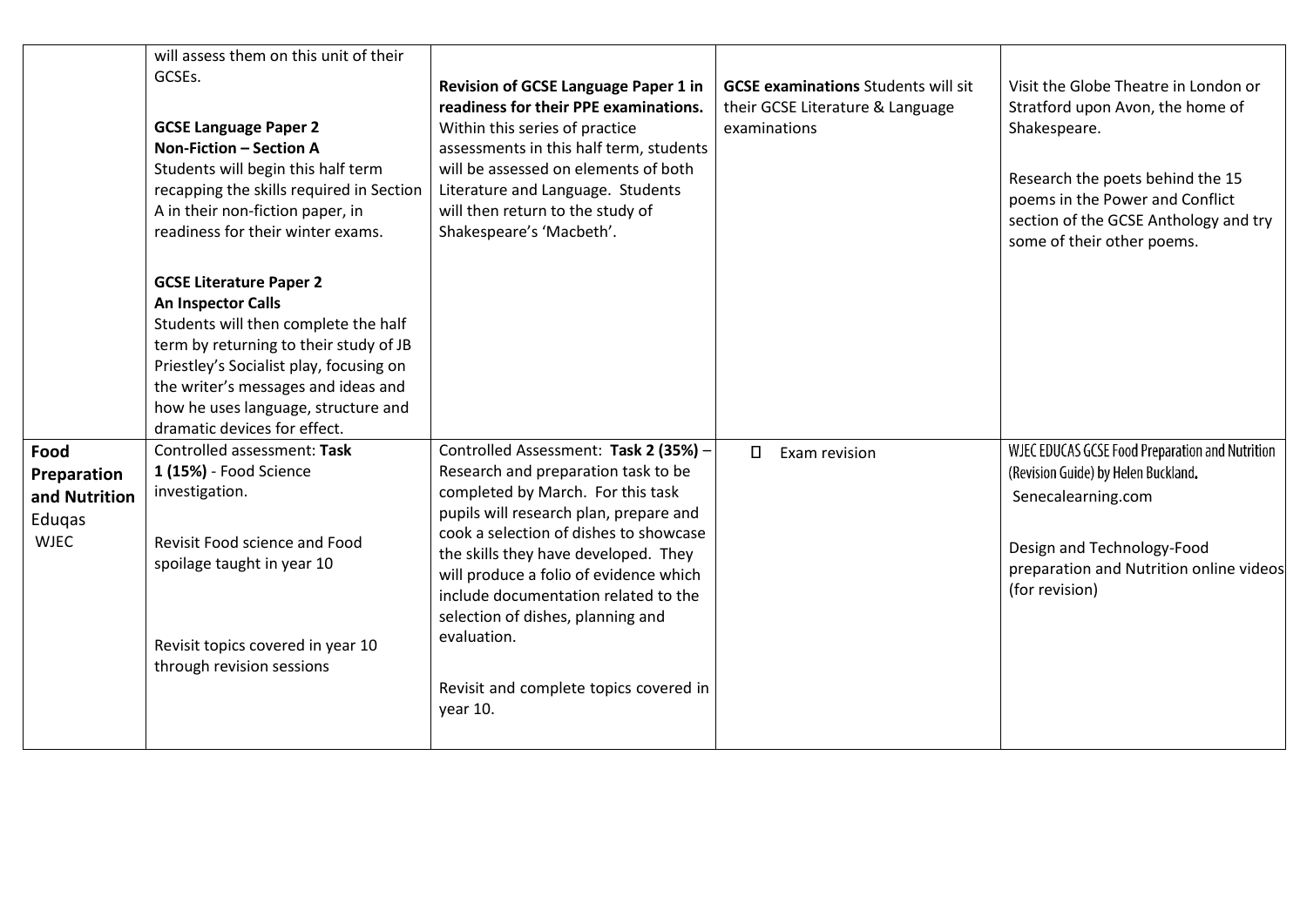| French      | <b>Global issues</b>                                        | <b>Global issues</b>         | Assessment | www.linguascope.com            |
|-------------|-------------------------------------------------------------|------------------------------|------------|--------------------------------|
|             |                                                             |                              |            | (intermediate)                 |
|             | The environment                                             | $\Box$ Poverty/ homelessness |            | (see staff for password)       |
| AQA<br>8658 | Social issues                                               | Revision and preparation for |            |                                |
|             | Charity/ voluntary work                                     | assessment                   |            | www.funwithlanguages.vacau.com |
|             | Career choices and ambitions<br>Technology in everyday life |                              |            | www.digitaldialects.com        |

| Social media<br>Mobile technology |  | www.bbc.co.uk/education/subjects/z<br>gdqxnb                                                             |
|-----------------------------------|--|----------------------------------------------------------------------------------------------------------|
|                                   |  | SHMOODLE> FRENCH> GCSE FRENCH:<br>a comprehensive list of links to past<br>papers and revision websites. |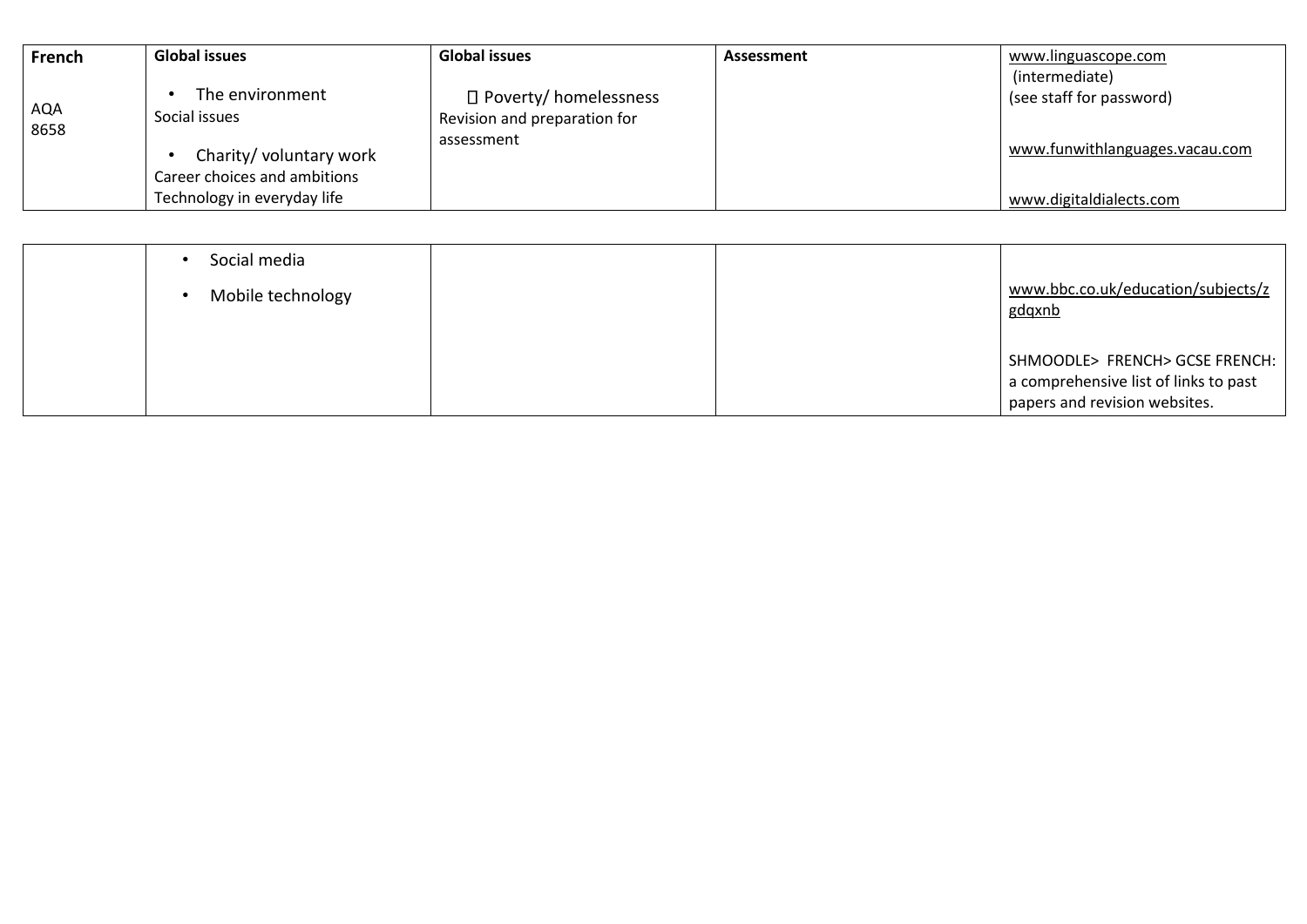| Geography  | <b>Living world</b>                                                                                                                                                                                                                                                                                                                                                                                                                                                                                                                                                                                                                                                                                                                                                                                          | 5. What is the water demand and                                                                                                                                                                                                                                                                                                                                                                                                                                                                                                                                                                                                                                                                                  | 9. How is tourism used to reduce                                                                                                                                                                                                                                                                                                                                                                               | <b>Revision Book:</b>                                                                                                                                                                                                                                                                                                                                                                                                                                                                                                                                                                                                                             |
|------------|--------------------------------------------------------------------------------------------------------------------------------------------------------------------------------------------------------------------------------------------------------------------------------------------------------------------------------------------------------------------------------------------------------------------------------------------------------------------------------------------------------------------------------------------------------------------------------------------------------------------------------------------------------------------------------------------------------------------------------------------------------------------------------------------------------------|------------------------------------------------------------------------------------------------------------------------------------------------------------------------------------------------------------------------------------------------------------------------------------------------------------------------------------------------------------------------------------------------------------------------------------------------------------------------------------------------------------------------------------------------------------------------------------------------------------------------------------------------------------------------------------------------------------------|----------------------------------------------------------------------------------------------------------------------------------------------------------------------------------------------------------------------------------------------------------------------------------------------------------------------------------------------------------------------------------------------------------------|---------------------------------------------------------------------------------------------------------------------------------------------------------------------------------------------------------------------------------------------------------------------------------------------------------------------------------------------------------------------------------------------------------------------------------------------------------------------------------------------------------------------------------------------------------------------------------------------------------------------------------------------------|
| <b>AQA</b> | What are ecosystems and food<br>1.<br>webs?<br>What is an example of a UK<br>2.<br>ecosystem?<br>How are ecosystems<br>3.<br>distributed around the world?<br>What are tropical rainforests<br>4.<br>and where are they?<br>How are plants and animals<br>5.<br>adapted to the rainforest?<br>What is the climate like?<br>6.<br>What are the rates of<br>7.<br>deforestation?<br>What are the causes of<br>8.<br>deforestation?<br>$Q_{\perp}$<br>Cont.<br>10. What are the impacts of<br>deforestation?<br>11. How can the rainforest be<br>sustainably managed?<br>12. What are the desert<br>characteristics?<br>13. How are plants and animals<br>adapted to the desert?<br>14. How can deserts provide<br>opportunities? Thar desert<br>16. What are the challenges of the<br>desert/ desertification? | supply pattern?<br>6. What are the impacts of water<br>insecurity?<br>How can water supply been<br>7.<br>increase?<br>8. How can water supply be<br>increased case study Large<br>scheme water transfer?<br>(South-North China)<br>How can we move to a more<br>9.<br>sustainable water supply?<br>Wakhel case study<br>The changing economic world and the<br>UK (not applicable for 2022 exams)<br>1. How is development<br>measured?<br>2. What are the causes of uneven<br>development?<br>Comparison & skills lesson<br>using scatter graphs<br>4. What is the DTM?<br>What are the consequences of<br>5.<br>uneven development?<br>How does poverty lead to<br>migration?<br>7. What are the strategies to | the development gap? Jamaica<br>10. Why is Nigeria undergoing<br>rapid economic development?<br>11. How has Nigeria's economy<br>changed?<br>12. What is the role of TNCs in<br>Nigeria?<br>13. How does aid help Nigeria?<br>14. How does the quality of life<br>differ in Nigeria?<br>Work on a "pre-release"<br>booklet that is sent out shortly<br>before the exams form<br>AQA in preparation for paper 3 | My Revision Notes: AQA GCSE (9-1)<br>Geography<br>Blackshaw Rebecca, Ross Simon ISBN:<br>9781471887314<br>Publisher:<br><b>Hodder Education</b><br>BBC Bitesize AQA geography -<br>https://www.bbc.com/bitesize/exams<br>pecs/zy3ptyc<br>Cool Geography (click on the GCSE tab<br>at the top of the page)<br>http://www.coolgeography.co.uk/gcs<br>en/challenge natural hazards.php<br>Units and main case studies:<br><b>Natural Hazards</b><br>Living world (Amazon and<br>Thar desert)<br>UK's landscapes (Rivers and<br>coasts, Holderness, River Tees)<br>The changing economic world<br>and the UK, Nigeria<br>Resources overview and water |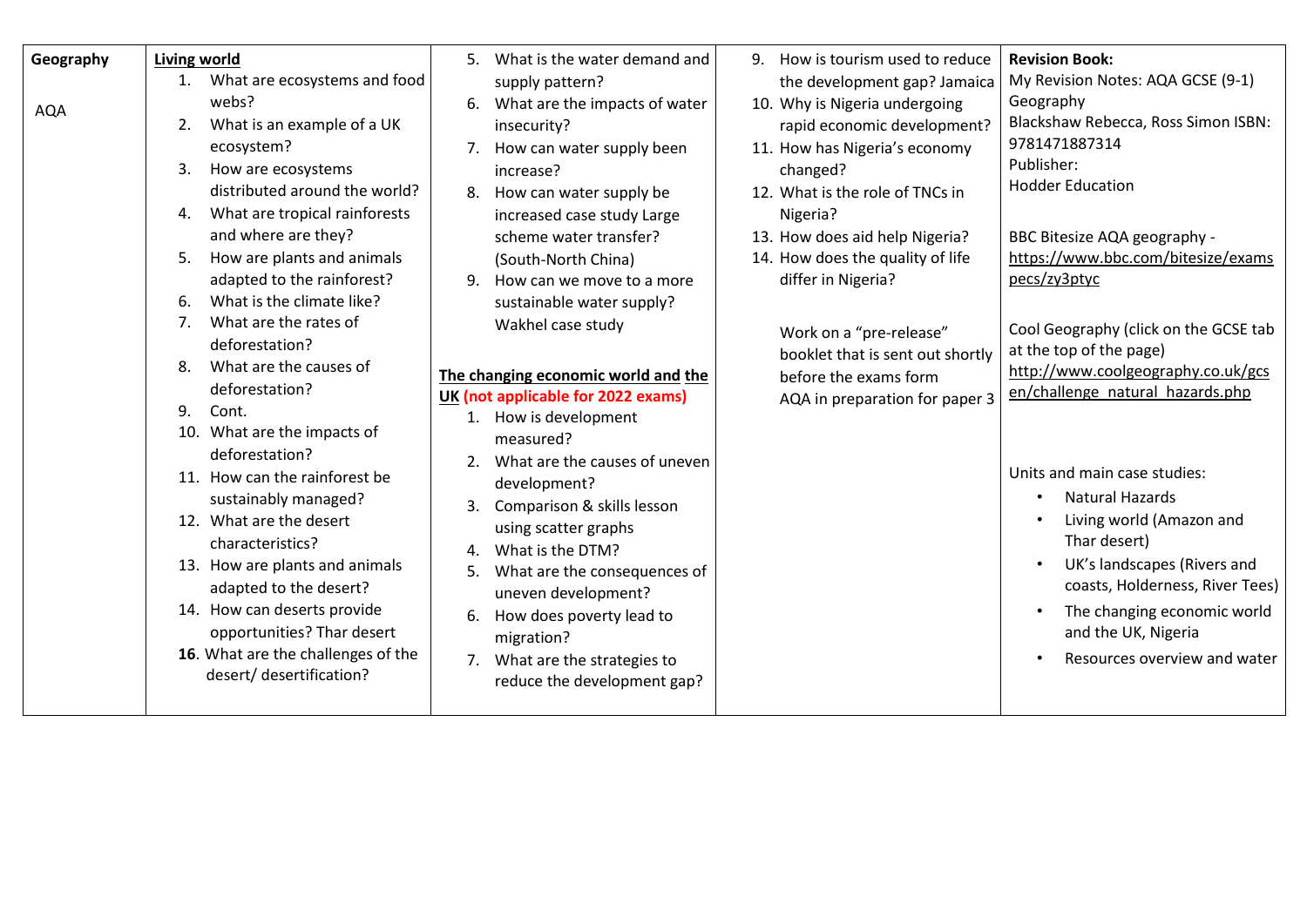|                  | 17. What are the solutions to<br>lesertification? | 8. How does fair trade reduce the<br>development gap? | $\Box$ | Urban issues and challenges<br>Mumbai and Manchester |
|------------------|---------------------------------------------------|-------------------------------------------------------|--------|------------------------------------------------------|
| <b>Resources</b> |                                                   |                                                       |        |                                                      |
| 1.               |                                                   |                                                       |        |                                                      |
|                  | What is the significance of                       |                                                       |        |                                                      |
|                  | food, water and energy to                         |                                                       |        |                                                      |
|                  | economic and social                               |                                                       |        |                                                      |
| 2.               | wellbeing?                                        |                                                       |        |                                                      |
|                  | Comparing the world's                             |                                                       |        |                                                      |
| 3.               | resources.                                        |                                                       |        |                                                      |
|                  | What is the overview of                           |                                                       |        |                                                      |
| 4.               | the UK's food resources?                          |                                                       |        |                                                      |
|                  | What is the overview of                           |                                                       |        |                                                      |
|                  | the UK's Energy resources?                        |                                                       |        |                                                      |
|                  | What is the overview of                           |                                                       |        |                                                      |
|                  | the UK's energy resources?                        |                                                       |        |                                                      |
|                  |                                                   |                                                       |        |                                                      |
|                  |                                                   |                                                       |        |                                                      |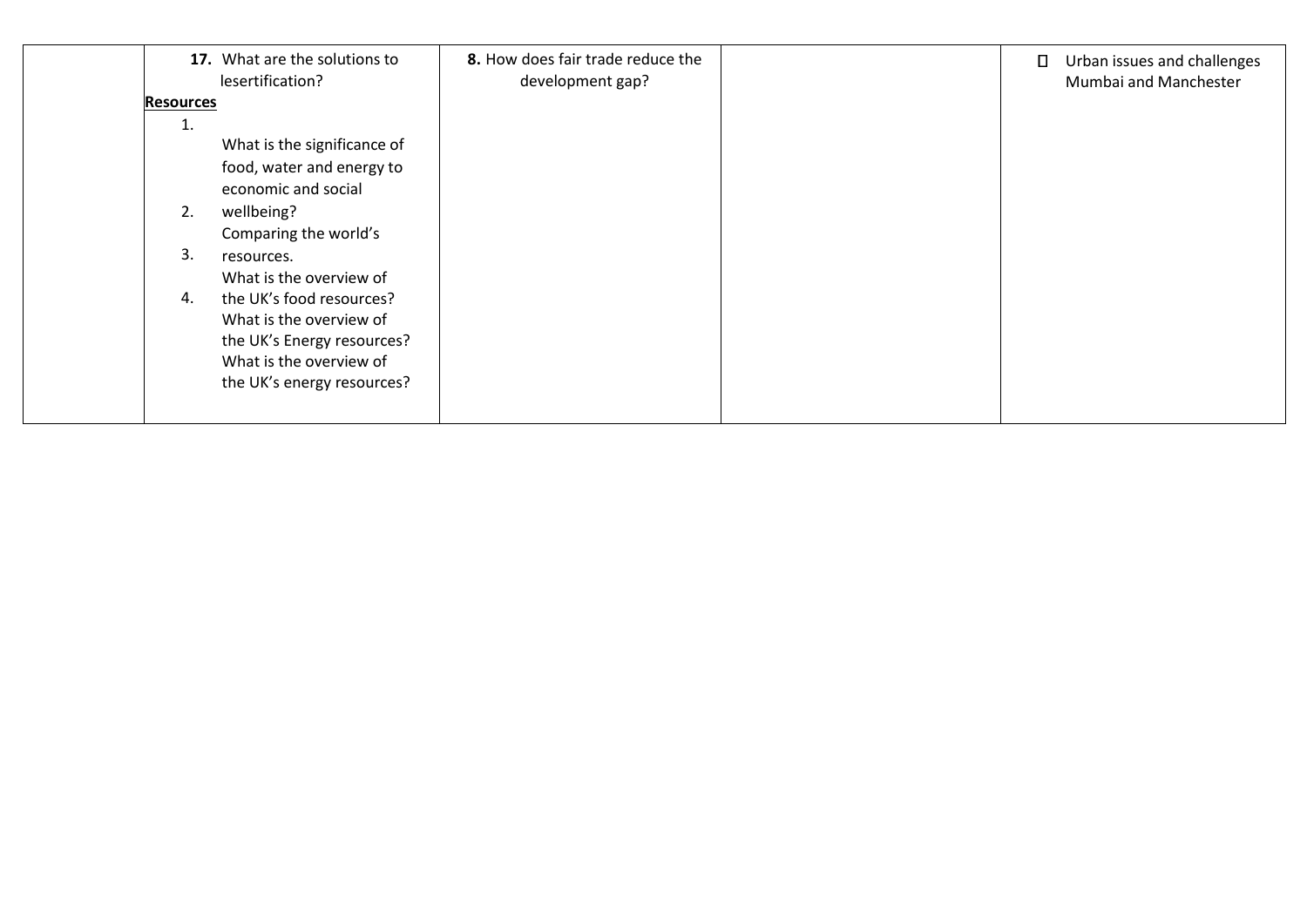| <b>Health and</b><br><b>Social Care</b> | Unit 3: Health and Wellbeing<br>(Examined Assessment)                                                                                                                                                                                                                                                                                                  | Unit 3: Health and Wellbeing<br>(Examined Assessment)                                                                                                                                                     | Improvement of assignments and<br>revision for resit of Unit 3 External<br>Examined Assessment if required | www.educationforum.co.uk<br>http://excellence.qia.gov.uk<br>http://getrevising.co.uk                                                                                                                                                                                                                                                                                                                                                                                                                |
|-----------------------------------------|--------------------------------------------------------------------------------------------------------------------------------------------------------------------------------------------------------------------------------------------------------------------------------------------------------------------------------------------------------|-----------------------------------------------------------------------------------------------------------------------------------------------------------------------------------------------------------|------------------------------------------------------------------------------------------------------------|-----------------------------------------------------------------------------------------------------------------------------------------------------------------------------------------------------------------------------------------------------------------------------------------------------------------------------------------------------------------------------------------------------------------------------------------------------------------------------------------------------|
| <b>BTEC Tech</b><br>Award               | AO1 Demonstrate knowledge and<br>understanding of factors<br>that affect health and wellbeing<br>AO2 Interpret health indicators<br>AO3 Design a person-centred health<br>and wellbeing<br>improvement plan<br>AO4 Demonstrate knowledge<br>and understanding of how to<br>overcome obstacles relating to<br>health<br>and wellbeing improvement plans | AO4<br>Demonstrate<br>knowledge<br>and understanding of how to<br>overcome obstacles relating to<br>wellbeing<br>health<br>and<br>improvement plans<br>Revision of Unit 3 External Examined<br>Assessment |                                                                                                            | www.bbc.co.uk/health<br>www.bbc.co.uk/health/health over<br>$-5$<br>0 www.bbc.co.uk/parenting<br>www.bbc.co.uk/health/healthy_livi<br>ng<br>/your_weight www.nhs.uk<br>www.nhs.direct.nhs.uk<br>www.nhscareers.nhs.uk<br>www.patient.co.uk<br>www.childcarelink.gov.uk<br>www.communitycare.co.uk<br>www.socialworkcareers.co. uk<br>www.ageconcern.org.uk<br>www.helptheaged.org.uk<br>www.teachernet.gov.uk<br>www.had-<br>online.org.uk/yphnews<br>www.teachers-<br>direct.co.uk/resources/quiz- |

|  |  | busters www.foodforum.org.uk This is for<br>the "Nutrients" V2 dietary analysis software. A<br>free download demo is currently available. |
|--|--|-------------------------------------------------------------------------------------------------------------------------------------------|
|  |  |                                                                                                                                           |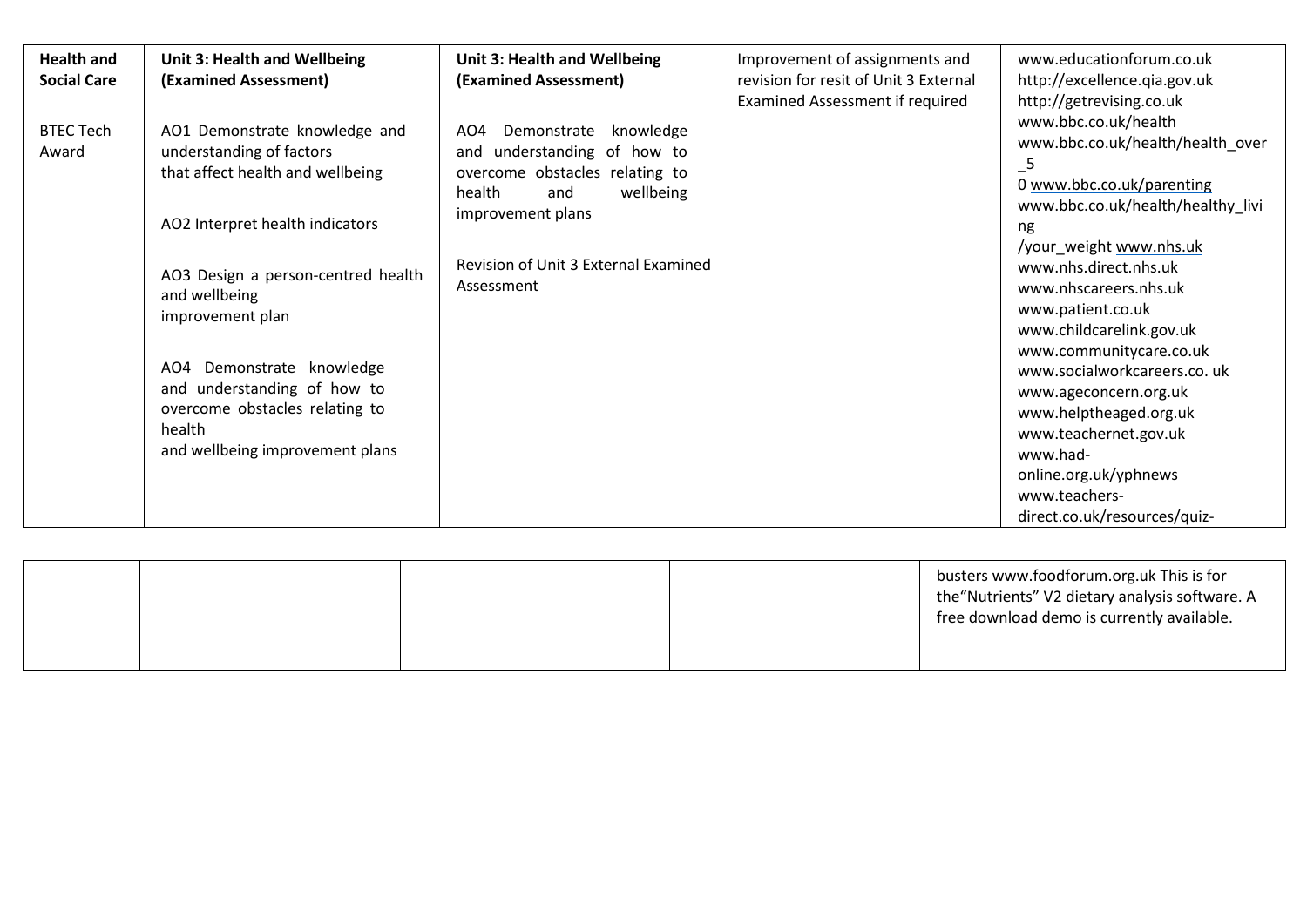| <b>History</b> | <b>Elizabethan England</b><br>• Site Study - Kenilworth Castle | Conflict and tension 1918 - 1939                                                                                                                                                                                                                             | <b>MAIN Revision Book: CGP GCSE AQA</b><br>History<br>Also useful: Collins GCSE Revision                                                                                                                                                                                                                                                                                                                                                                                                                                                                                                                                                                                                                                                                        |
|----------------|----------------------------------------------------------------|--------------------------------------------------------------------------------------------------------------------------------------------------------------------------------------------------------------------------------------------------------------|-----------------------------------------------------------------------------------------------------------------------------------------------------------------------------------------------------------------------------------------------------------------------------------------------------------------------------------------------------------------------------------------------------------------------------------------------------------------------------------------------------------------------------------------------------------------------------------------------------------------------------------------------------------------------------------------------------------------------------------------------------------------|
| AQA GCSE       |                                                                | Peacekeeping<br>$\bullet$<br>The Armistice<br>$\bullet$<br>The Treaty of Versailles<br>$\bullet$<br>The League of Nations<br>$\bullet$<br>Diplomacy outside the<br>$\bullet$<br>League of Nations<br>The collapse of the League<br>$\bullet$<br>of □ Nations | <b>History British</b><br>Oxford AQA revision guide -<br>Elizabethan England c1568 - 1603 and Conflict<br>and Tension 1918 - 1939<br>Relevant textbook: Elizabethan<br>England c1568-1603, Wesley Royle,<br><b>Hodder Education</b><br>Horrible Histories: The Terrible<br>Tudors<br>Websites<br>http://www.elizabethanera.org.uk/elizabethan-<br>england.htm<br>http://www.bardweb.net/england.ht ml<br>http://www.bbc.co.uk/schools/gcsebi<br>tesize/history/shp/<br>http://www.bbc.co.uk/education/topi<br>cs/zhphvcw<br><b>Places to visit</b><br>TOP PRIORITY: Kenilworth Castle if at all possible<br>A visit to any Tudor house e.g. Tatton<br>Old Hall, Lyme Hall, Wythenshawe Hall, Bramall<br>Hall or Speke Hall in Liverpool would be<br>beneficial. |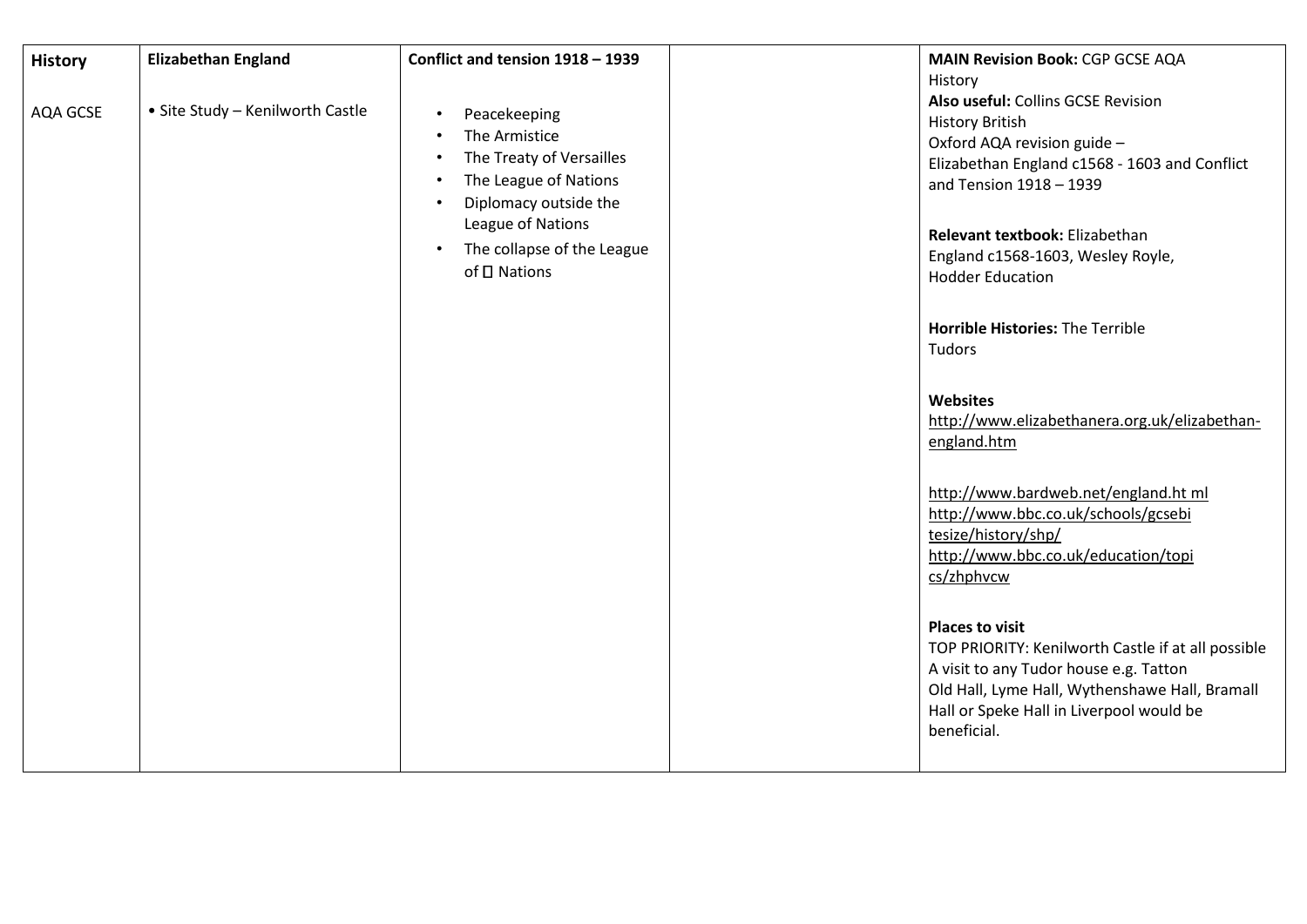| <b>Mathematics</b> | <b>Higher</b>                                               | Higher                        | Review and revision | The following websites can be used to   |
|--------------------|-------------------------------------------------------------|-------------------------------|---------------------|-----------------------------------------|
| <b>AQA GCSE</b>    | Algebra: further quadratics,                                | Inequalities                  |                     | help your child develop further         |
| 8300               | rearranging formulae and identities                         | Vectors                       |                     | understanding in each of the topics     |
|                    | Trigonometry recap and extension                            | Further sketching graphs      |                     | taught throughout the academic year:    |
|                    | Growth and decay                                            | Sine and cosine rules         |                     | www.mymaths.co.uk                       |
|                    | Equation of a circle                                        | <b>Transforming functions</b> |                     | This website is linked to the AQA       |
|                    | Further equations and graphs                                | <b>Numerical methods</b>      |                     | maths examination body whose            |
|                    | Further equations and graphs                                | Circle theorems               |                     | examination they will sit at the end of |
|                    | Direct and inverse proportion                               | Review and revision           |                     | year 11.                                |
|                    | Review and revision                                         |                               |                     | Other useful websites include:          |
|                    |                                                             |                               |                     | http://www.bbc.co.uk/education/subj     |
|                    |                                                             |                               |                     | ects/zqhs34j                            |
|                    | Foundation                                                  | Foundation                    |                     | www.mathsbot.com                        |
|                    | Volume                                                      | Direct and Inverse proportion |                     | http://online.justmaths.co.uk/          |
|                    | Algebra: Quadratics, rearranging<br>formulae and Identities | Trigonometry                  |                     | https://mathslinks.net/links/mrcarter-  |
|                    | Inequalities                                                | Solving quadratic equations   |                     | maths                                   |
|                    | Algebra and Graphs                                          | <b>Quadratic Graphs</b>       |                     | https://www.mrbartonmaths.com/          |
|                    | Sketching graphs                                            | Growth and decay              |                     | http://donsteward.blogspot.co.uk/       |
|                    | Review and revision                                         | Review and revision           |                     |                                         |
|                    |                                                             |                               |                     | <b>GCSE Maths AQA Revision Guide:</b>   |
|                    |                                                             |                               |                     | Higher - for the Grade 9-1 Course       |
|                    |                                                             |                               |                     | <b>isbn:</b> 978 1 78294 395 2          |
|                    |                                                             |                               |                     | <b>GCSE Maths AQA Revision Guide:</b>   |
|                    |                                                             |                               |                     | Foundation - for the Grade 9-1          |
|                    |                                                             |                               |                     | <b>Course</b>                           |
|                    |                                                             |                               |                     | ISBN: 978 1 78294 391 4                 |
|                    |                                                             |                               |                     |                                         |
|                    |                                                             |                               |                     |                                         |
|                    |                                                             |                               |                     | <b>GCSE Maths AQA Workbook:</b>         |
|                    |                                                             |                               |                     | Higher - for the Grade 9-1 Course       |
|                    |                                                             |                               |                     | ISBN: 978 1 78294 397 6                 |
|                    |                                                             |                               |                     |                                         |
|                    |                                                             |                               |                     | <b>GCSE Maths AQA Workbook:</b>         |
|                    |                                                             |                               |                     | <b>Foundation - for the Grade 9-1</b>   |
|                    |                                                             |                               |                     | <b>Course</b>                           |
|                    |                                                             |                               |                     | ISBN: 978 1 78294 392 1                 |
|                    |                                                             |                               |                     |                                         |
|                    |                                                             |                               |                     |                                         |
|                    |                                                             |                               |                     |                                         |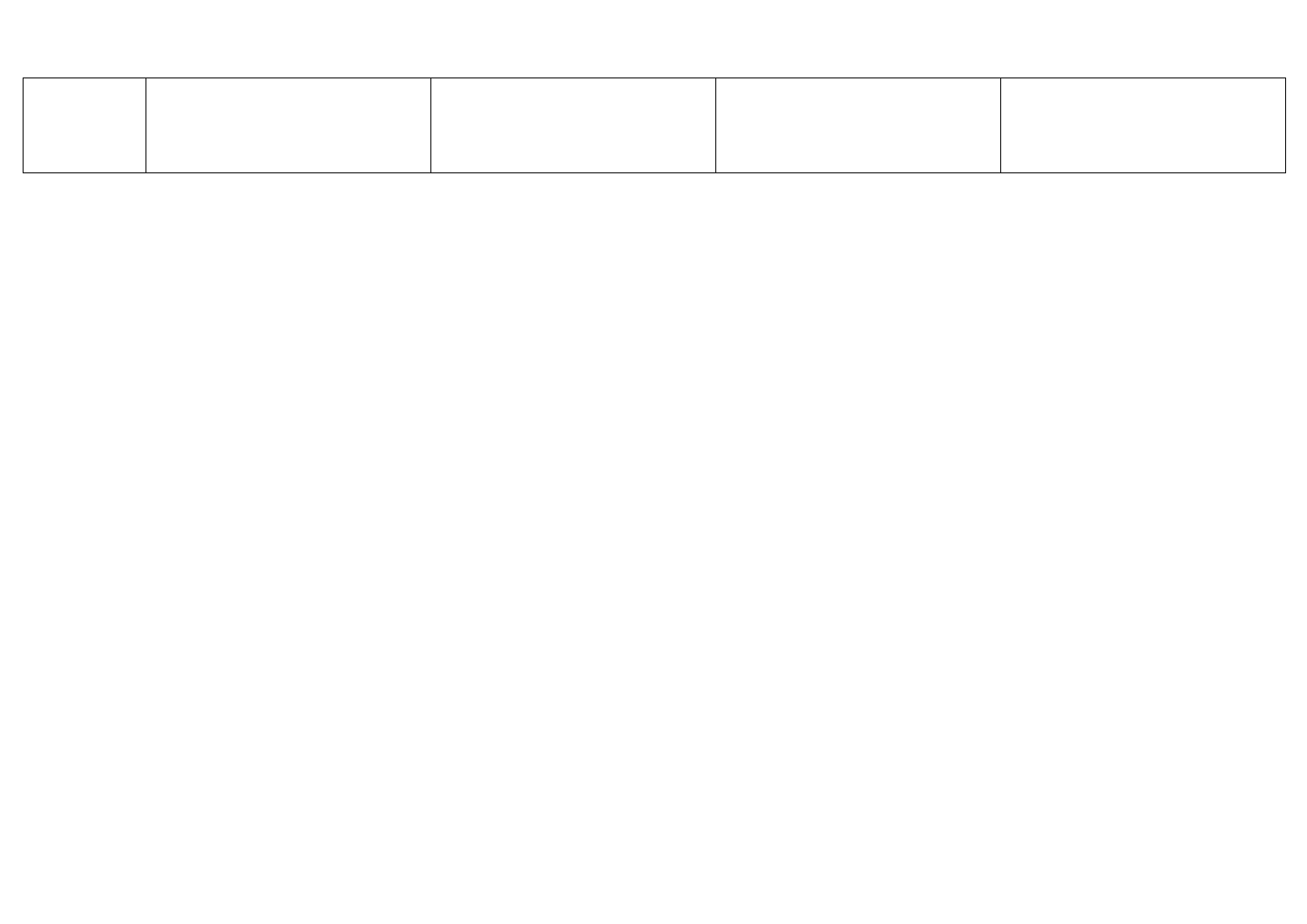| <b>Music</b>     | <b>Listening and Appraising:</b>        | <b>Listening and Appraising:</b>        | Final preparations for Listening and    | A selection of Power Point             |
|------------------|-----------------------------------------|-----------------------------------------|-----------------------------------------|----------------------------------------|
|                  | Re-visit the 6 set works covered in     | Students will be reviewing all set      | <b>Appraising:</b>                      | Presentations will be shared with      |
|                  | year 10 and then move to the final      | works, looking at how to compare and    | This final half term will be focused on | pupils during class time and they can  |
| <b>EDEXCEL</b>   | 'Fusion' section to study 'Release' by  | contrast with previously unseen works   | testing of the 8 set works and          | access these at home.                  |
| GCSE in          | Afro-Celt Sound Systems and 'Samba      | of a similar style. They will learn how | ensuring students are comfortable       |                                        |
| <b>MUSIC</b>     |                                         |                                         |                                         |                                        |
|                  | Em Preludio' by Esperanza Spalding.     | to refine answers by studying           | and well equipped to answer all styles  | BBC Bitesize - GCSE Music is a very    |
|                  |                                         | examiners hints and tips and applying   | of exam questions.                      | useful learning tool.                  |
| Set works for    | Students must put in a great deal of    | them to their own analysis. There will  | Students will be given time and         |                                        |
| year 11:         | independent learning time to ensure     | be an emphasis on using subject         | assistance to create revision material  |                                        |
|                  | the revision materials are used         | specific vocabulary and extending       | and share ideas in class.               | Students are also advised to work      |
|                  |                                         | answers.                                |                                         | through the relevant sections of their |
| 'Release' by     | effectively and the detail of the first |                                         |                                         | revision book 'GCSE Edexcel Music      |
| <b>Afro Celt</b> | pieces are not lost. The development    |                                         |                                         | Complete Revision and Practice' and    |
| Sound            | of revision aids such as mind maps and  | <b>Composition:</b>                     |                                         | test themselves using the CD provided. |
| System           | flashcards is a must. Listening to the  | Final chance to refine both             |                                         |                                        |
|                  | set works with the annotated scores is  | composition for submission in           |                                         |                                        |
|                  | also essential.                         | February.                               |                                         |                                        |
| 'Samba Em        |                                         |                                         |                                         |                                        |
| Preludio' by     |                                         |                                         |                                         |                                        |
|                  | <b>Composition:</b>                     | <b>Performance:</b>                     |                                         |                                        |
|                  | Students will choose one composition    | Final opportunity to refine and/ or     |                                         |                                        |
|                  | description from a choice of four on    | rerecord by the end of February if      |                                         |                                        |
|                  | the set brief (released by the board in | absolutely necessary.                   |                                         |                                        |
|                  | September of year 11).                  |                                         |                                         |                                        |
|                  |                                         |                                         |                                         |                                        |
|                  | Once complete they will refine both     |                                         |                                         |                                        |
|                  | compositions ready for submission in    |                                         |                                         |                                        |
|                  | February.                               |                                         |                                         |                                        |
|                  |                                         |                                         |                                         |                                        |
|                  | <b>Performance:</b>                     |                                         |                                         |                                        |
|                  | Solo and ensemble pieces are            |                                         |                                         |                                        |
|                  |                                         |                                         |                                         |                                        |
|                  | expected to be fully rehearsed and      |                                         |                                         |                                        |
|                  | ready for recording during this term.   |                                         |                                         |                                        |
|                  | Some of these may be used in the        |                                         |                                         |                                        |
|                  | Christmas Carol Concert.                |                                         |                                         |                                        |
|                  |                                         |                                         |                                         |                                        |
|                  |                                         |                                         |                                         |                                        |
|                  |                                         |                                         |                                         |                                        |
|                  |                                         |                                         |                                         |                                        |
|                  |                                         |                                         |                                         |                                        |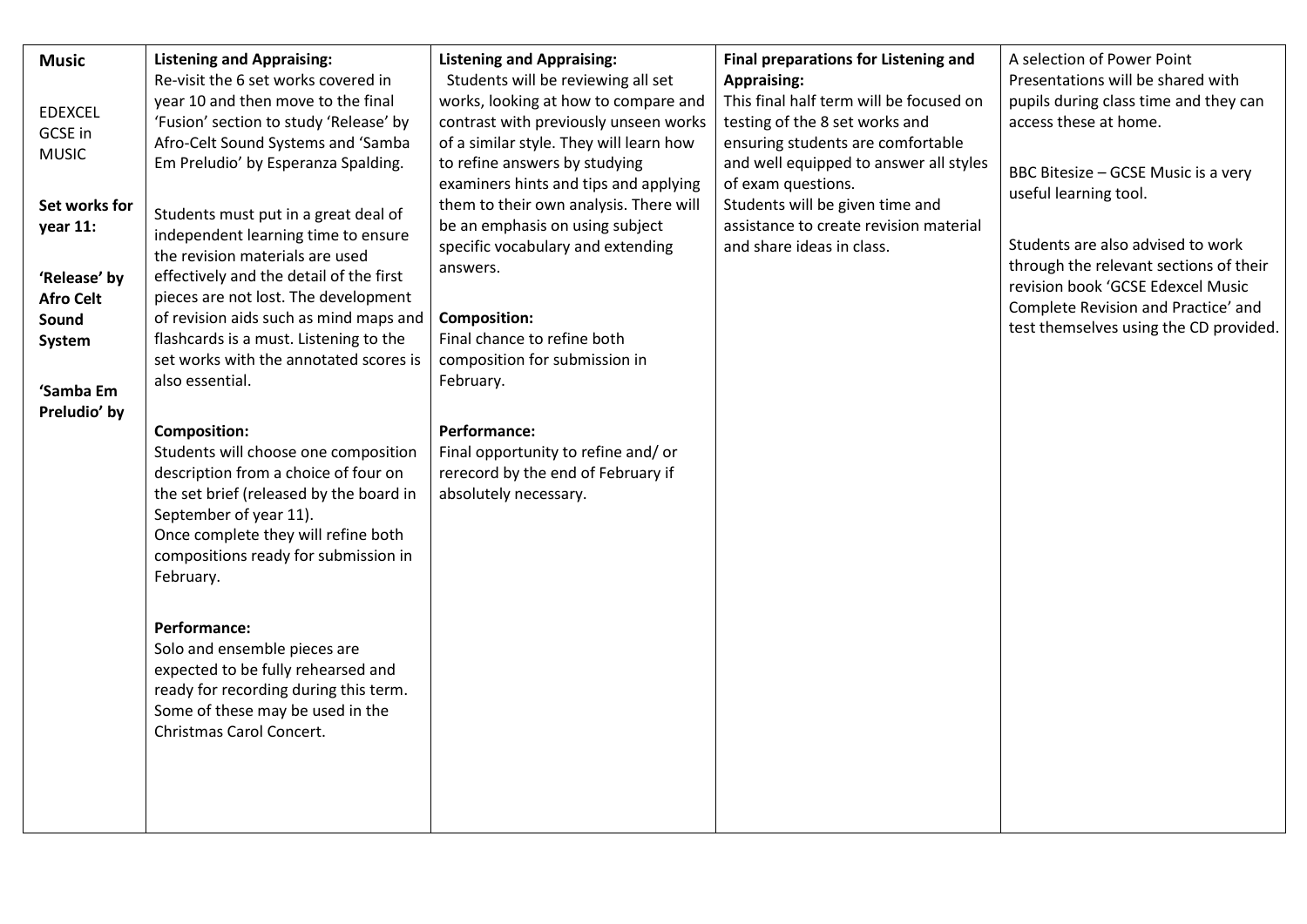| <b>AQA Paper 1:</b>                    | Paper 1                              | Paper 1                                          | <b>Revision and exams!</b> |        | AQA GCSE 1-9 GCSE PE       |
|----------------------------------------|--------------------------------------|--------------------------------------------------|----------------------------|--------|----------------------------|
| The human                              | <b>Physical Training</b>             | <b>Physical Training</b>                         |                            | $\Box$ | website                    |
| body and                               |                                      |                                                  |                            |        | Various Youtube resources  |
| movement in                            | The principles of training           | Optimising training and injury                   |                            | $\Box$ | National/world news on     |
| physical                               | Types of training                    | prevention<br>$\bullet$                          |                            | $\Box$ | current sport affairs      |
| activity and                           |                                      | Training techniques and<br>effective warm-up and |                            | $\Box$ | <b>Revision booklets</b>   |
| sport                                  | Paper 2                              | cooldown                                         |                            |        | Period 6 revision sessions |
|                                        | <b>Commercialisation of Physical</b> |                                                  |                            | $\Box$ | Dynamic learning quizzes   |
|                                        | <b>Activity and Sport</b>            |                                                  |                            | $\Box$ |                            |
| <b>AQA Paper 2:</b><br><b>Cultural</b> | Sponsorship<br>$\bullet$             | Paper 2                                          |                            |        |                            |
| influences and                         | Media                                | Health, Fitness and well-being: $\square$        |                            |        |                            |
| well-being in                          | Technology                           | Fitness                                          |                            |        |                            |
| physical                               | <b>Prohibited Substances</b>         | Sedentary lifestyle and obesity<br>$\bullet$     |                            |        |                            |
| activity and                           | Spectators behaviour                 | Somatotypes<br>$\bullet$                         |                            |        |                            |
| sport                                  | Health, Fitness and well-being:      |                                                  |                            |        |                            |
|                                        | Physical health                      | Energy use, diet, nutrition and                  |                            |        |                            |
| <b>Both equally</b>                    | Mental health                        | hydration:                                       |                            |        |                            |
| weighted as                            | Social health                        |                                                  |                            |        |                            |
| below:                                 |                                      | Energy use                                       |                            |        |                            |
|                                        |                                      | Nutrition - balanced diet                        |                            |        |                            |
|                                        |                                      |                                                  |                            |        |                            |
| Written exam                           |                                      | Analysis and evaluation coursework               |                            |        |                            |
| 1hr 15mins<br>78 marks                 |                                      |                                                  |                            |        |                            |
| 60% of GCSE                            |                                      |                                                  |                            |        |                            |
|                                        |                                      |                                                  |                            |        |                            |
|                                        |                                      |                                                  |                            |        |                            |
| <b>Practical</b>                       |                                      |                                                  |                            |        |                            |
| performance                            |                                      |                                                  |                            |        |                            |
|                                        |                                      |                                                  |                            |        |                            |
| Three different                        |                                      |                                                  |                            |        |                            |
| physical                               |                                      |                                                  |                            |        |                            |
| activities in the                      |                                      |                                                  |                            |        |                            |
| role of                                |                                      |                                                  |                            |        |                            |
| player/perfor                          |                                      |                                                  |                            |        |                            |
| mer (one in                            |                                      |                                                  |                            |        |                            |
| a team activity,                       |                                      |                                                  |                            |        |                            |
| one in                                 |                                      |                                                  |                            |        |                            |
|                                        |                                      |                                                  |                            |        |                            |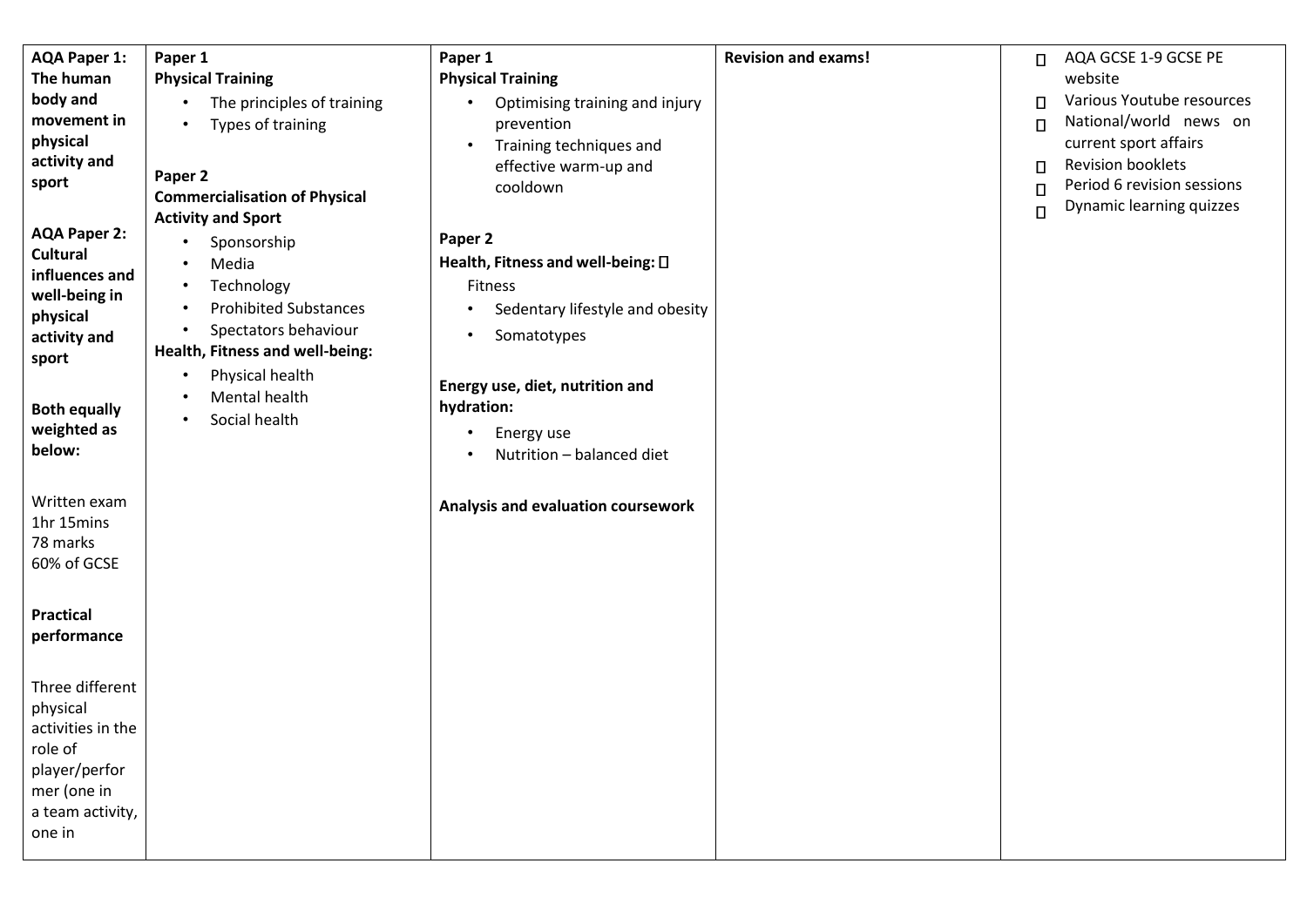| an individual  |  |  |
|----------------|--|--|
| activity and a |  |  |
|                |  |  |
|                |  |  |
|                |  |  |
|                |  |  |
|                |  |  |
|                |  |  |
|                |  |  |
|                |  |  |
|                |  |  |
|                |  |  |
|                |  |  |
|                |  |  |
|                |  |  |
|                |  |  |
|                |  |  |
|                |  |  |
|                |  |  |
|                |  |  |
|                |  |  |
|                |  |  |
|                |  |  |
|                |  |  |
|                |  |  |
|                |  |  |
|                |  |  |
|                |  |  |
|                |  |  |
|                |  |  |
|                |  |  |
|                |  |  |
|                |  |  |
|                |  |  |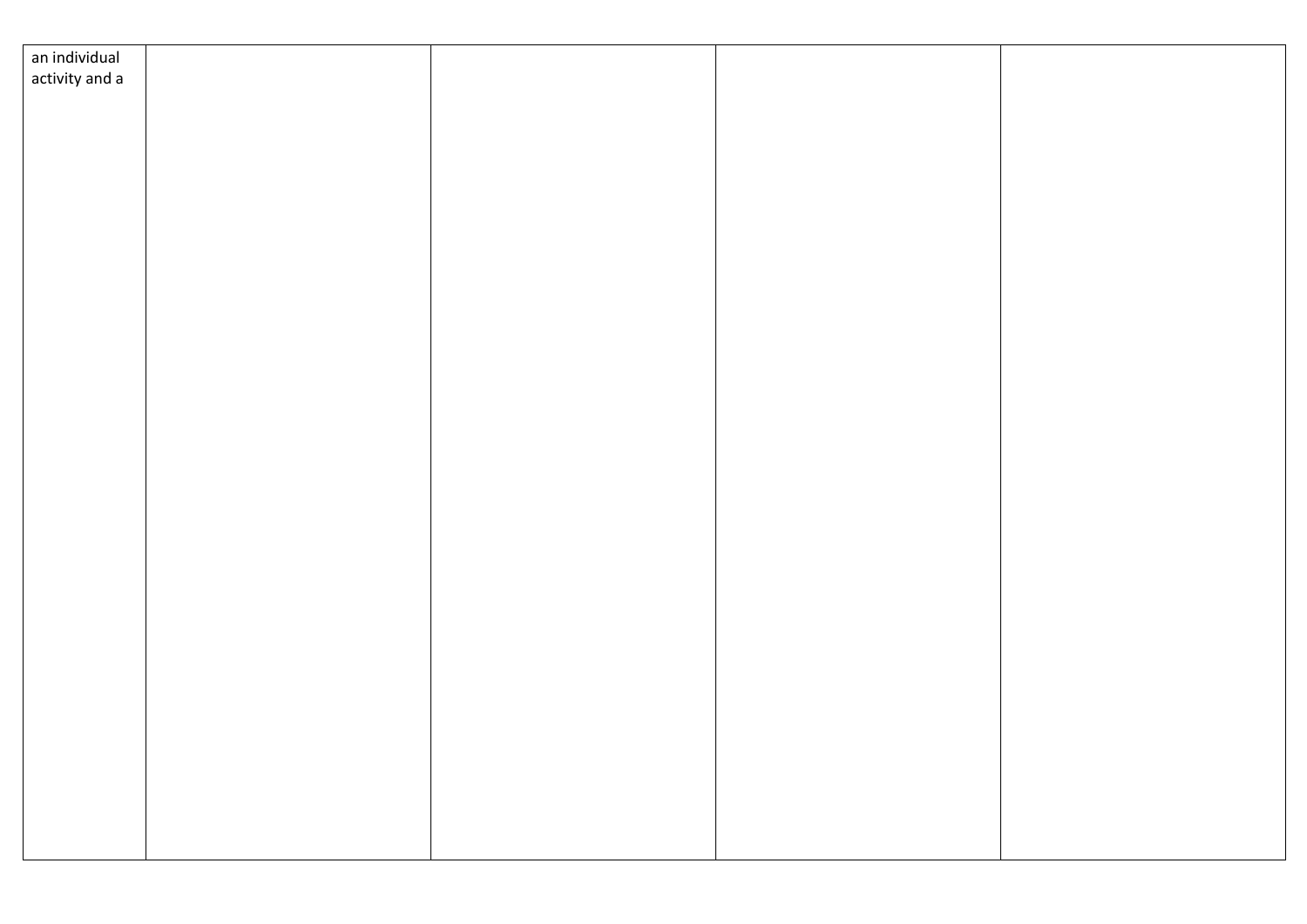| third in either     |  |  |
|---------------------|--|--|
| a team or in        |  |  |
| an individual       |  |  |
| activity).          |  |  |
|                     |  |  |
|                     |  |  |
| <b>Analysis and</b> |  |  |
| evaluation          |  |  |
| coursework          |  |  |
| Of                  |  |  |
| performance         |  |  |
| to bring            |  |  |
| about               |  |  |
| improvement         |  |  |
| in one              |  |  |
| activity            |  |  |
|                     |  |  |
|                     |  |  |
| Assessed by         |  |  |
| teachers            |  |  |
| Moderated by        |  |  |
| AQA                 |  |  |
| 100 marks           |  |  |
| 40% of GCSE         |  |  |
|                     |  |  |
|                     |  |  |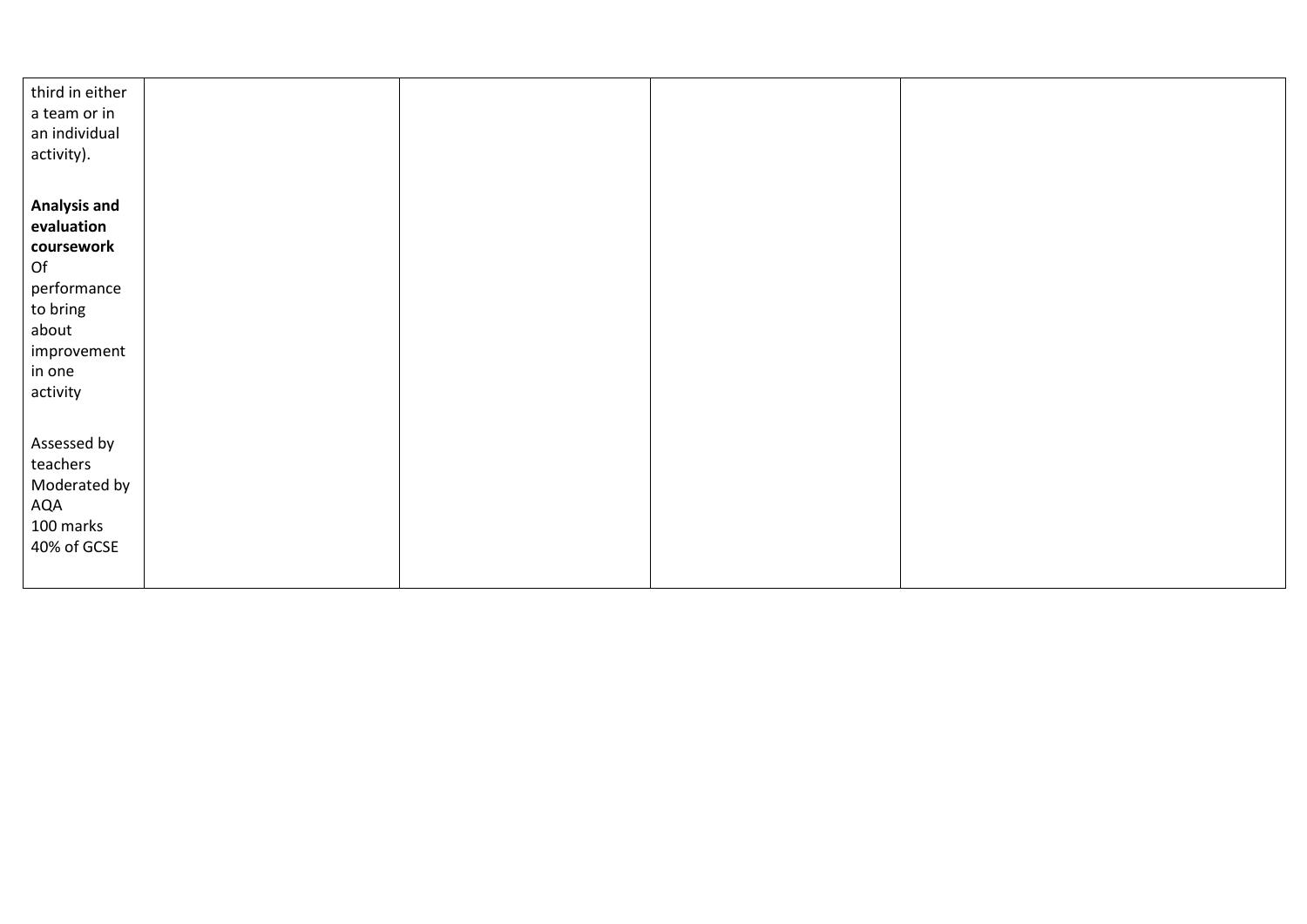| Combined                | Biology Topics 8 and 9 – Exchange                                                                                                                                                        | Chemistry Topics 13, 14 and 15 -                                                                                                   | Revision and review of all topics | BBC Bitesize - Key Stage 4 Science.                                                                                                                                                         |
|-------------------------|------------------------------------------------------------------------------------------------------------------------------------------------------------------------------------------|------------------------------------------------------------------------------------------------------------------------------------|-----------------------------------|---------------------------------------------------------------------------------------------------------------------------------------------------------------------------------------------|
| <b>Science</b>          | and transport in Animals,                                                                                                                                                                | Groups of the periodic table, rates                                                                                                | in preparation for summer         | (Edexcel exam board)                                                                                                                                                                        |
| (GCSE 9-1)              | Ecosystems and material cycles                                                                                                                                                           | of reaction, heat energy changes                                                                                                   | assessments.                      | https://www.bbc.co.uk/bitesize/examspecs/zqkww6f                                                                                                                                            |
| Exam board -<br>Edexcel | Physics Topic 9 - Electricity and<br>Circuits<br>Physics Topics 10,11, 12 and 13 -<br>Magnetism, motor effect,<br>electromagnetic induction,<br>Particle model and forces and<br>matter. | Chemistry 16 and 17-Fuels and<br>the atmosphere.<br>Revision and review of all topics<br>in preparation for summer<br>assessments. |                                   | Combined Science Revision guide and workbook<br>available to purchase from school library via parent<br>pay.<br>Visit – Manchester Science and Industry Museum<br>and<br>Manchester museum. |

| <b>Triple</b><br><b>Science</b>                                                                   | Biology Topic 8 – Exchange and<br>transport in animals.                                                                                                                                                                                                                                                                                                   | Physics Topic 14 and 15 Particle<br>model, forces and matter.                                                                                                                                  | Revision and review of all topics<br>in preparation for summer<br>assessments. | BBC Bitesize - Key Stage 4 Science.<br>(Edexcel exam board)<br><b>GCSE Biology</b>                                                                                                                                                                                                                                                                                                                                               |
|---------------------------------------------------------------------------------------------------|-----------------------------------------------------------------------------------------------------------------------------------------------------------------------------------------------------------------------------------------------------------------------------------------------------------------------------------------------------------|------------------------------------------------------------------------------------------------------------------------------------------------------------------------------------------------|--------------------------------------------------------------------------------|----------------------------------------------------------------------------------------------------------------------------------------------------------------------------------------------------------------------------------------------------------------------------------------------------------------------------------------------------------------------------------------------------------------------------------|
| Exam Board -<br>Edexcel<br><b>GCSE Biology</b><br><b>GCSE</b><br>Chemistry<br><b>GCSE Physics</b> | Biology Topic 9 – Ecosystems and<br>material cycles.<br>Review Topics 10 and 11 Physics -<br>Electricity, circuits and static<br>electricity.<br>Physics Topic 12 & 13 Magnetism,<br>motor effect and electromagnetic<br>induction<br>Chemistry Topics 17 -19 Groups in<br>the periodic table, rates of<br>reaction, heat energy and chemical<br>changes. | Chemistry Topics 25 & 26 -<br>Quantitative and ion tests, plus<br>properties of matter and<br>nanoparticles.<br>Revision and review of all topics in<br>preparation for summer<br>assessments. |                                                                                | https://www.bbc.co.uk/bitesize/examspecs/zcq2j6f<br><b>GCSE Chemistry</b><br>https://www.bbc.co.uk/bitesize/examspecs/zy984j6<br><b>GCSE Physics</b><br>https://www.bbc.co.uk/bitesize/examspecs/zqpshv4<br>GCSE Biology, Chemistry and Physics revision guides<br>and workbooks are available to purchase from<br>school library via parent pay.<br>Visit - Manchester Science and Industry Museum<br>and<br>Manchester museum. |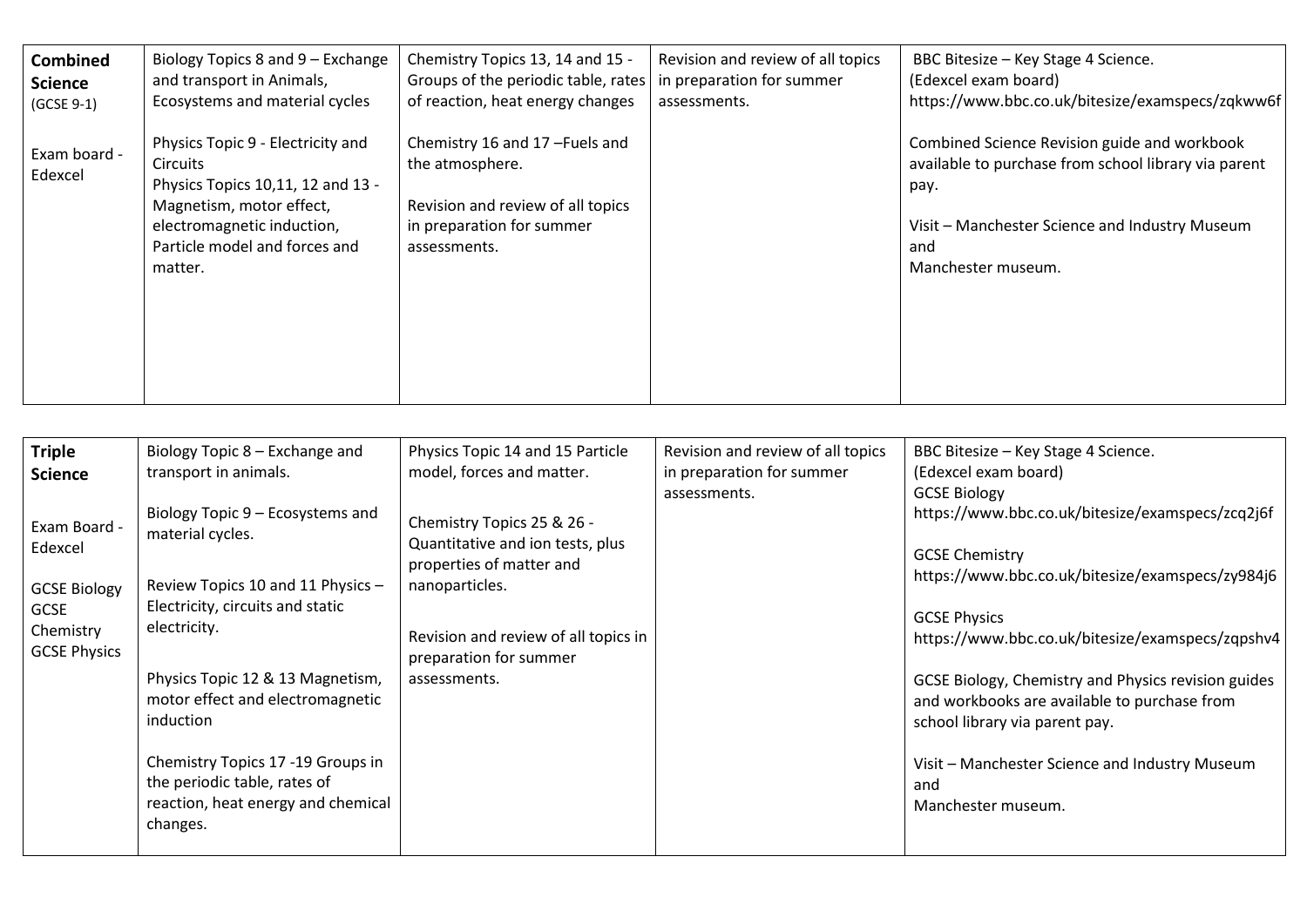| Chemistry Topics 20 & 21 - Fuels,<br>earth and atmospheric science.                        |  |  |
|--------------------------------------------------------------------------------------------|--|--|
| Chemistry Topics 22, 23 & 24 -<br>Hydrocarbons, alcohols, carboxylic<br>acids and polymer. |  |  |
|                                                                                            |  |  |
|                                                                                            |  |  |
|                                                                                            |  |  |
|                                                                                            |  |  |